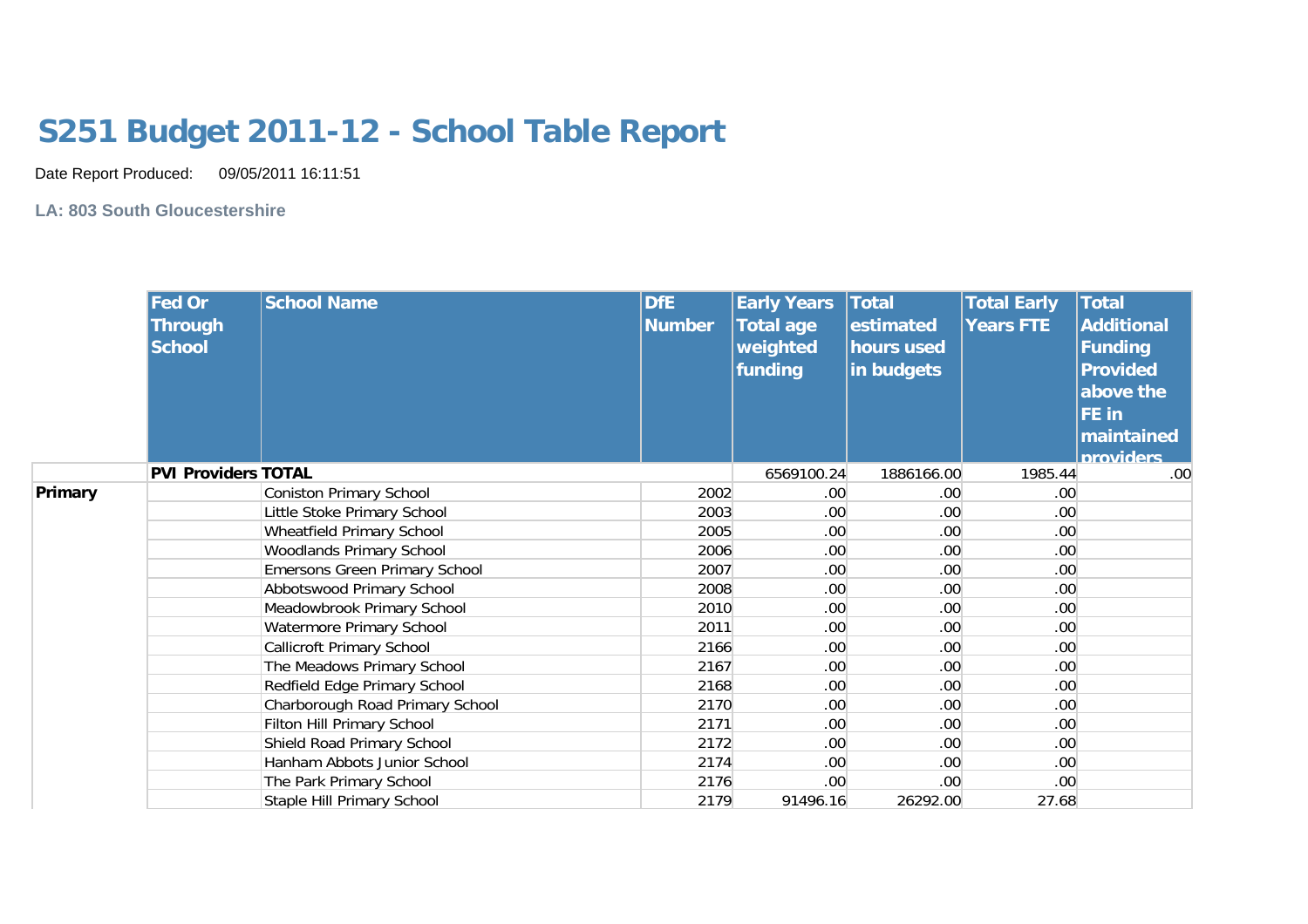| Cadbury Heath Primary School                        | 2180 | .00 <sub>1</sub> | .00.             | .00              |  |
|-----------------------------------------------------|------|------------------|------------------|------------------|--|
| Parkwall Primary School                             | 2181 | .00 <sub>1</sub> | .00.             | .00 <sub>1</sub> |  |
| Alexander Hosea Primary School                      | 2185 | .00 <sub>1</sub> | .00 <sub>1</sub> | .00 <sub>1</sub> |  |
| Hambrook Primary School                             | 2186 | .00              | .00 <sub>1</sub> | .00              |  |
| North Road Community Primary School                 | 2187 | .00 <sub>1</sub> | .00 <sub>1</sub> | .00              |  |
| The Ridge Junior School                             | 2188 | .00 <sub>1</sub> | .00 <sub>1</sub> | .00              |  |
| <b>Bromley Heath Junior School</b>                  | 2191 | .00 <sub>1</sub> | .00 <sub>1</sub> | .00              |  |
| <b>Bromley Heath Infant School</b>                  | 2192 | .00 <sub>1</sub> | .00 <sub>1</sub> | .00              |  |
| Longwell Green Primary School                       | 2194 | .00 <sub>1</sub> | .00 <sub>1</sub> | .00 <sub>1</sub> |  |
| Samuel White's Infant School                        | 2199 | .00 <sub>1</sub> | .00 <sub>1</sub> | .00 <sub>1</sub> |  |
| The Tynings School                                  | 2200 | .00 <sub>1</sub> | .00 <sub>1</sub> | .00 <sub>1</sub> |  |
| Crossways Junior School                             | 2208 | .00 <sub>1</sub> | .00 <sub>1</sub> | .00 <sub>1</sub> |  |
| Severn Beach Primary School                         | 2213 | .00 <sub>1</sub> | .00 <sub>1</sub> | .00 <sub>1</sub> |  |
| St Stephen's Infant School                          | 2215 | .00.             | .00.             | .00              |  |
| <b>Barley Close Community Primary School</b>        | 2216 | 107156.16        | 30792.00         | 32.41            |  |
| Crossways Infant School                             | 2220 | .00              | .00.             | .00 <sub>1</sub> |  |
| Raysfield Junior School                             | 2224 | .00 <sub>1</sub> | .00 <sub>1</sub> | .00 <sub>1</sub> |  |
| Raysfield Infants' School                           | 2225 | .00              | .00 <sub>1</sub> | .00              |  |
| <b>Courtney Primary School</b>                      | 2227 | .00 <sub>1</sub> | .00 <sub>1</sub> | .00              |  |
| Broadway Infant School                              | 2231 | .00 <sub>1</sub> | .00 <sub>1</sub> | .00              |  |
| <b>Charfield Primary School</b>                     | 2232 | .00 <sub>1</sub> | .00 <sub>1</sub> | .00 <sub>1</sub> |  |
| <b>Wellesley Primary School</b>                     | 2306 | .00 <sub>1</sub> | .00 <sub>1</sub> | .00 <sub>1</sub> |  |
| Cherry Garden Primary School                        | 2308 | .00 <sub>1</sub> | .00 <sub>1</sub> | .00 <sub>1</sub> |  |
| Elm Park Primary School                             | 2313 | .00 <sub>1</sub> | .00 <sub>1</sub> | .00 <sub>1</sub> |  |
| <b>Blackhorse Primary School</b>                    | 2317 | .00 <sub>1</sub> | .00 <sub>1</sub> | .00 <sub>1</sub> |  |
| <b>Gillingstool Primary School</b>                  | 2322 | .00 <sub>1</sub> | .00 <sub>1</sub> | .00 <sub>1</sub> |  |
| Beacon Rise Primary School                          | 2329 | .00 <sub>1</sub> | .00 <sub>1</sub> | .00 <sub>1</sub> |  |
| Stanbridge Primary School                           | 2331 | .00.             | .00.             | .00 <sub>1</sub> |  |
| <b>Barrs Court Primary School</b>                   | 2333 | .00 <sub>1</sub> | .00 <sub>1</sub> | .00 <sub>1</sub> |  |
| Manorbrook Primary School                           | 2339 | .00 <sub>1</sub> | .00 <sub>1</sub> | .00 <sub>1</sub> |  |
| <b>Bowsland Green Primary School</b>                | 2340 | .00.             | .00.             | .00              |  |
| Bailey's Court Primary School                       | 2341 | .00 <sub>1</sub> | .00 <sub>1</sub> | .00              |  |
| Almondsbury Church of England Primary School        | 3042 | .00 <sub>1</sub> | .00 <sub>1</sub> | .00              |  |
| St Helen's Church of England Primary School         | 3043 | .00 <sub>1</sub> | .00 <sub>1</sub> | .00              |  |
| St Anne's Church of England Primary School          | 3044 | .00 <sub>1</sub> | .00 <sub>1</sub> | .00              |  |
| Frampton Cotterell Church of England Primary School | 3045 | .00 <sub>1</sub> | .00 <sub>1</sub> | .00              |  |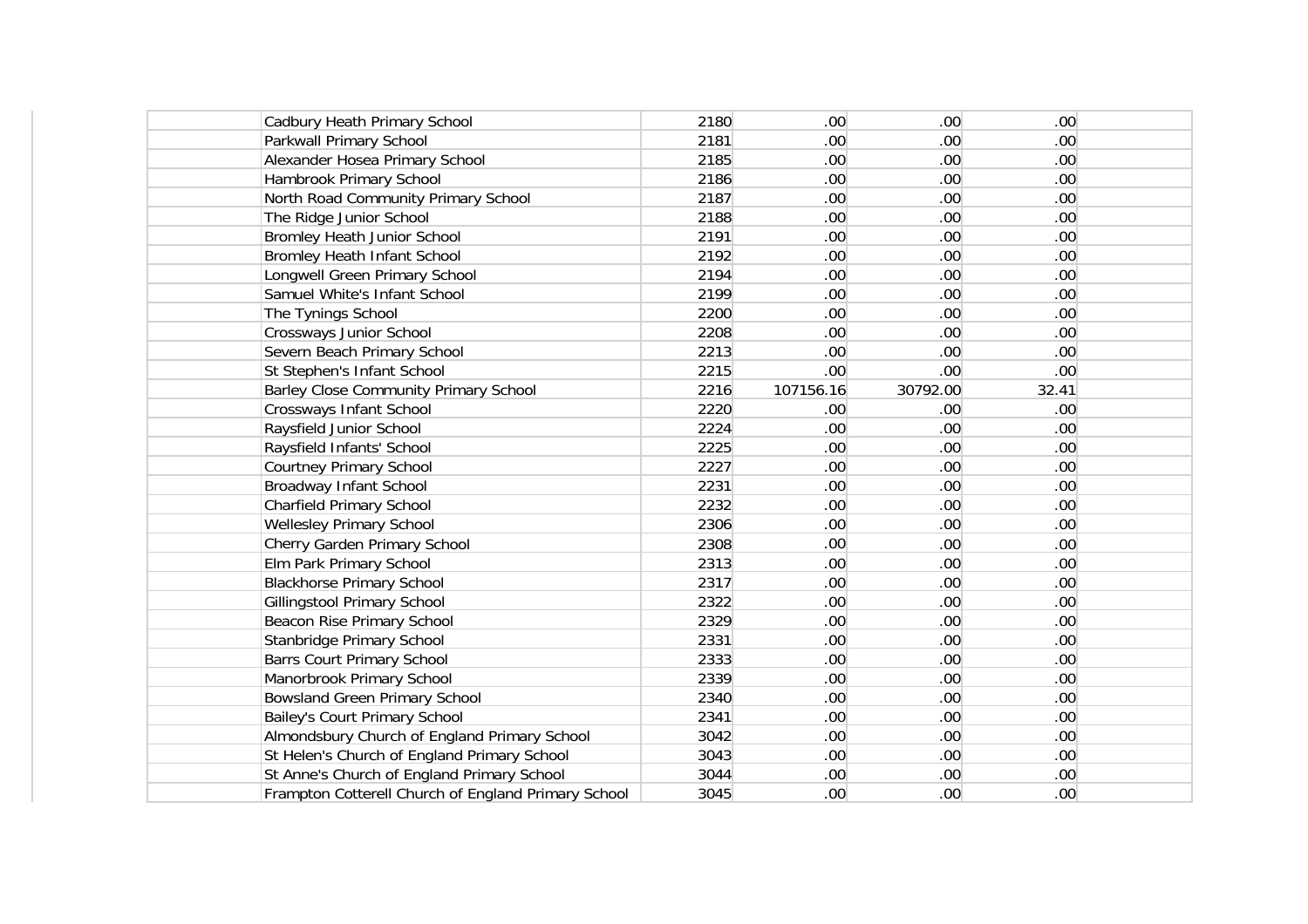| Hawkesbury Church of England Primary School          | 3046 | .00.             | .00 <sub>1</sub> | .00 <sub>1</sub> |  |
|------------------------------------------------------|------|------------------|------------------|------------------|--|
| Iron Acton Church of England Primary School          | 3047 | .00.             | .00 <sub>1</sub> | .00 <sub>1</sub> |  |
| Christ Church Hanham CofE Primary School             | 3048 | .00 <sub>1</sub> | .00 <sub>1</sub> | .00 <sub>1</sub> |  |
| Mangotsfield Church of England Voluntary Controlled  | 3049 | .00.             | .00 <sub>1</sub> | .00 <sub>1</sub> |  |
| Christ Church, Church of England Junior School,      | 3050 | .00 <sub>1</sub> | .00 <sub>1</sub> | .00 <sub>1</sub> |  |
| Christ Church, Church of England Infant School,      | 3051 | .00 <sub>1</sub> | .00 <sub>1</sub> | .00 <sub>1</sub> |  |
| St Stephen's Church of England Junior School,        | 3052 | .00 <sub>1</sub> | .00 <sub>1</sub> | .00 <sub>1</sub> |  |
| Marshfield Church of England Primary School          | 3053 | .00 <sub>1</sub> | .00 <sub>1</sub> | .00 <sub>1</sub> |  |
| Oldbury on Severn Church of England Primary School   | 3054 | .00 <sub>1</sub> | .00 <sub>1</sub> | .00 <sub>1</sub> |  |
| Olveston Church of England Primary School            | 3055 | .00 <sub>1</sub> | .00 <sub>1</sub> | .00 <sub>1</sub> |  |
| Pucklechurch CofE VC Primary School                  | 3056 | .00 <sub>1</sub> | .00 <sub>1</sub> | .00 <sub>1</sub> |  |
| Rangeworthy Church of England Primary School         | 3057 | .00              | .00 <sub>1</sub> | .00 <sub>1</sub> |  |
| St Barnabas CofE Primary School                      | 3059 | .00 <sub>1</sub> | .00 <sub>1</sub> | .00 <sub>1</sub> |  |
| Old Sodbury Church of England Primary School         | 3061 | .00 <sub>1</sub> | .00 <sub>1</sub> | .00 <sub>1</sub> |  |
| The Manor Coalpit Heath Church of England Primary    | 3064 | .00              | .00 <sub>1</sub> | .00 <sub>1</sub> |  |
| Wick Church of England Primary School                | 3065 | .00              | .00 <sub>1</sub> | .00              |  |
| Frenchay Church of England Primary School            | 3067 | .00 <sub>1</sub> | .00 <sub>1</sub> | .00 <sub>1</sub> |  |
| St Chad's Patchway CofE Primary School               | 3070 | .00 <sub>1</sub> | .00 <sub>1</sub> | .00 <sub>1</sub> |  |
| Tortworth VC Primary School                          | 3071 | .00              | .00 <sub>1</sub> | .00 <sub>1</sub> |  |
| St Andrew's Church of England Primary School,        | 3072 | .00 <sub>1</sub> | .00 <sub>1</sub> | .00 <sub>1</sub> |  |
| Trinity Church of England Primary School             | 3073 | .00 <sub>1</sub> | .00 <sub>1</sub> | .00 <sub>1</sub> |  |
| St Michael's Church of England Primary School,       | 3123 | .00 <sub>1</sub> | .00 <sub>1</sub> | .00 <sub>1</sub> |  |
| St Michael's Church of England Primary School, Stoke | 3126 | .00 <sub>1</sub> | .00 <sub>1</sub> | .00 <sub>1</sub> |  |
| St John's Mead Church of England Primary School      | 3127 | 53327.52         | 15324.00         | 16.13            |  |
| St Mary's Catholic Primary School                    | 3300 | .00.             | .00 <sub>1</sub> | .00 <sub>1</sub> |  |
| Holy Trinity Primary School                          | 3410 | .00 <sub>1</sub> | .00 <sub>1</sub> | .00 <sub>1</sub> |  |
| Horton CofE VA Primary School                        | 3431 | .00 <sub>1</sub> | .00 <sub>1</sub> | .00 <sub>1</sub> |  |
| St Mary's Church of England Primary School,          | 3432 | .00              | .00 <sub>1</sub> | .00 <sub>1</sub> |  |
| St Mary's Church of England Primary School, Yate     | 3433 | .00 <sub>1</sub> | .00 <sub>1</sub> | .00 <sub>1</sub> |  |
| Our Lady of Lourdes Catholic Primary School          | 3434 | .00 <sub>1</sub> | .00 <sub>1</sub> | .00 <sub>1</sub> |  |
| Holy Family Catholic Primary School                  | 3435 | .00              | .00 <sub>1</sub> | .00 <sub>1</sub> |  |
| Christ The King Catholic Primary School, Thornbury   | 3436 | .00              | .00 <sub>1</sub> | .00 <sub>1</sub> |  |
| St Augustines of Canterbury RC Primary School        | 3437 | .00 <sub>1</sub> | .00 <sub>1</sub> | .00 <sub>1</sub> |  |
| St Paul's Catholic Primary School                    | 3438 | .00 <sub>1</sub> | .00 <sub>1</sub> | .00 <sub>1</sub> |  |
| Stoke Lodge Primary School                           | 3439 | .00 <sub>1</sub> | .00 <sub>1</sub> | .00 <sub>1</sub> |  |
| Kings' Forest Primary School                         | 3440 | .00 <sub>1</sub> | .00 <sub>1</sub> | .00 <sub>1</sub> |  |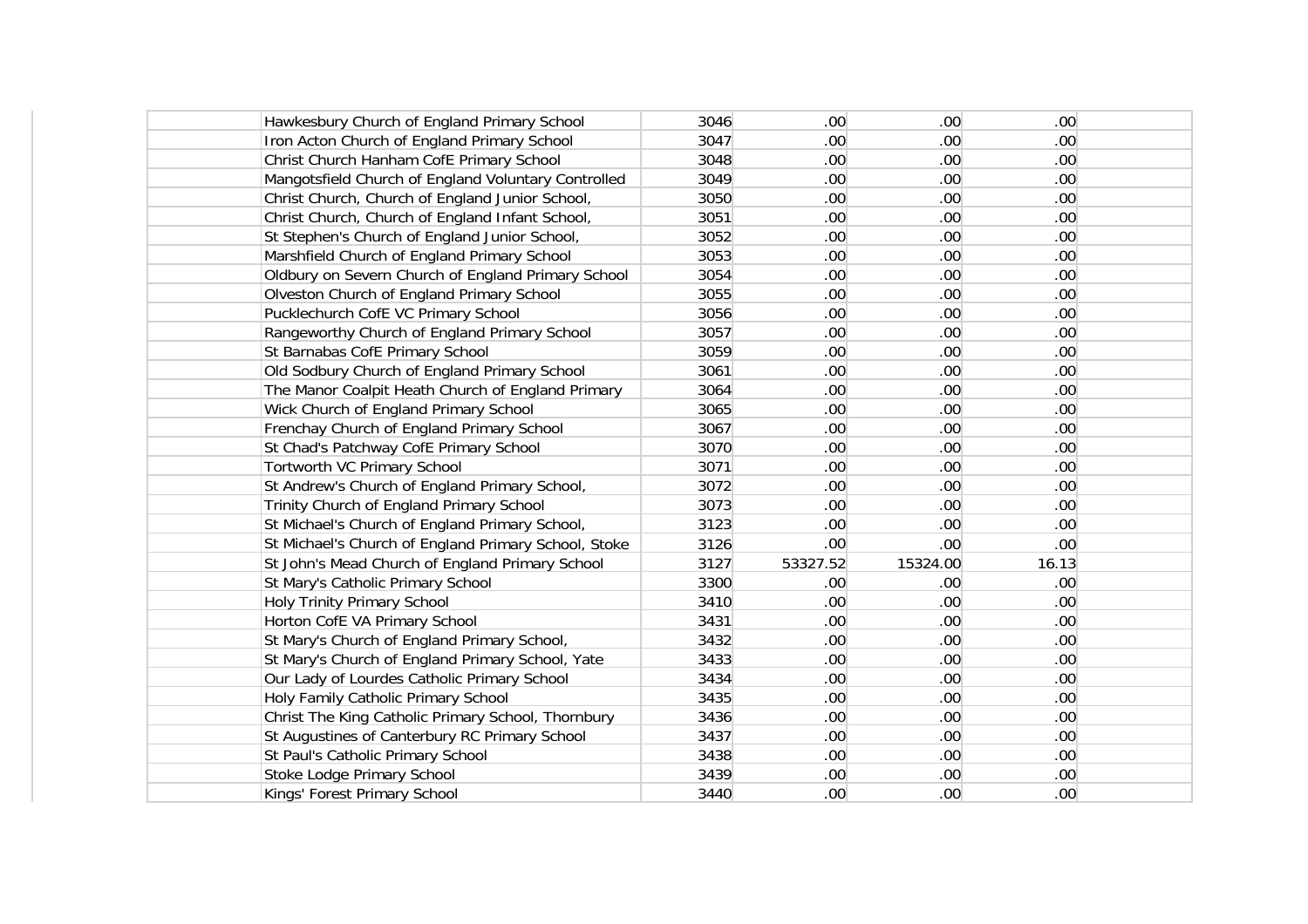|                  | St Peter's Anglican / Methodist VC Primary | 3441 | .00 <sub>1</sub> | .00 <sub>1</sub> | .00 <sub>1</sub> |     |
|------------------|--------------------------------------------|------|------------------|------------------|------------------|-----|
|                  | <b>Tyndale Primary School</b>              | 3442 | .00 <sub>1</sub> | .00 <sub>1</sub> | .00 <sub>1</sub> |     |
|                  | <b>Total/Average Primary Schools</b>       |      | 251979.84        | 72408.00         | 76.22            |     |
| <b>Secondary</b> | <b>Bradley Stoke Community School</b>      | 4104 | .00 <sub>1</sub> | .00              | .00 <sub>1</sub> |     |
|                  | Kingsfield School                          | 4112 | .00 <sub>1</sub> | .00.             | .00.             |     |
|                  | Abbeywood Community School                 | 4113 | .00 <sub>1</sub> | .00 <sub>1</sub> | .00 <sub>1</sub> |     |
|                  | Patchway Community College                 | 4117 | .00 <sub>1</sub> | .00              | .00.             |     |
|                  | The Castle School                          | 4120 | .00 <sub>1</sub> | .00              | .00 <sub>1</sub> |     |
|                  | Sir Bernard Lovell School                  | 4124 | .00 <sub>1</sub> | .00 <sub>1</sub> | .00 <sub>1</sub> |     |
|                  | Hanham High School                         | 4145 | .00 <sub>1</sub> | .00 <sub>1</sub> | .00 <sub>1</sub> |     |
|                  | Brimsham Green School                      | 4146 | .00 <sub>1</sub> | .00              | .00              |     |
|                  | Mangotsfield School                        | 4147 | .00 <sub>1</sub> | .00.             | .00.             |     |
|                  | Downend Comprehensive School               | 4148 | .00 <sub>1</sub> | .00 <sub>1</sub> | .00 <sub>1</sub> |     |
|                  | The Grange School and Sports College       | 4149 | .00 <sub>1</sub> | .00              | .00 <sub>1</sub> |     |
|                  | Chipping Sodbury School                    | 4502 | .00 <sub>1</sub> | .00              | .00 <sub>1</sub> |     |
|                  | Marlwood School                            | 4511 | .00 <sub>1</sub> | .00 <sub>1</sub> | .00              |     |
|                  | <b>Total/Average Secondary Schools</b>     |      | .00 <sub>1</sub> | .00 <sub>1</sub> | .00 <sub>1</sub> |     |
| <b>Special</b>   | Culverhill School                          | 7000 |                  |                  |                  |     |
|                  | Warmley Park School                        | 7028 |                  |                  |                  |     |
|                  | New Siblands School                        | 7031 |                  |                  |                  |     |
|                  | Situated at Courtney Road                  | 7032 |                  |                  |                  |     |
|                  | <b>Total/Average Special Schools</b>       |      |                  |                  |                  |     |
|                  | <b>Total All Schools</b>                   |      | 6821080.08       | 1958574.00       | 2061.66          | .00 |

## **Memorandum Items**

Academy Funding for SEN pupils that would normally be delegated

Pupil premium allocated to schools

Unallocated pupil premium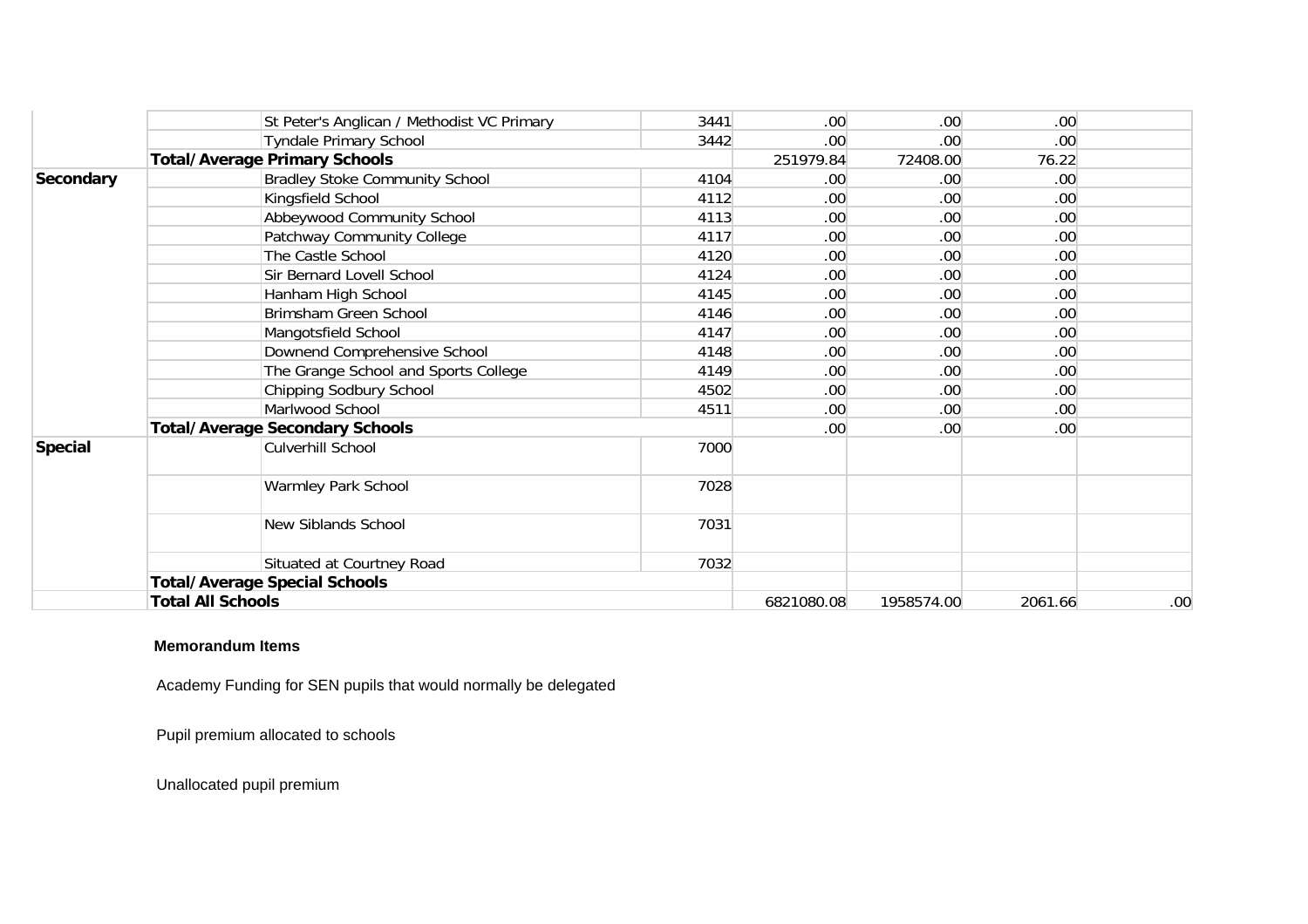Total Pupil premium

Unallocated Threshold and performance pay

Total Threshold and performance pay

Unallocated funding to support schools in financial difficulties

Total funding for schools in financial difficulties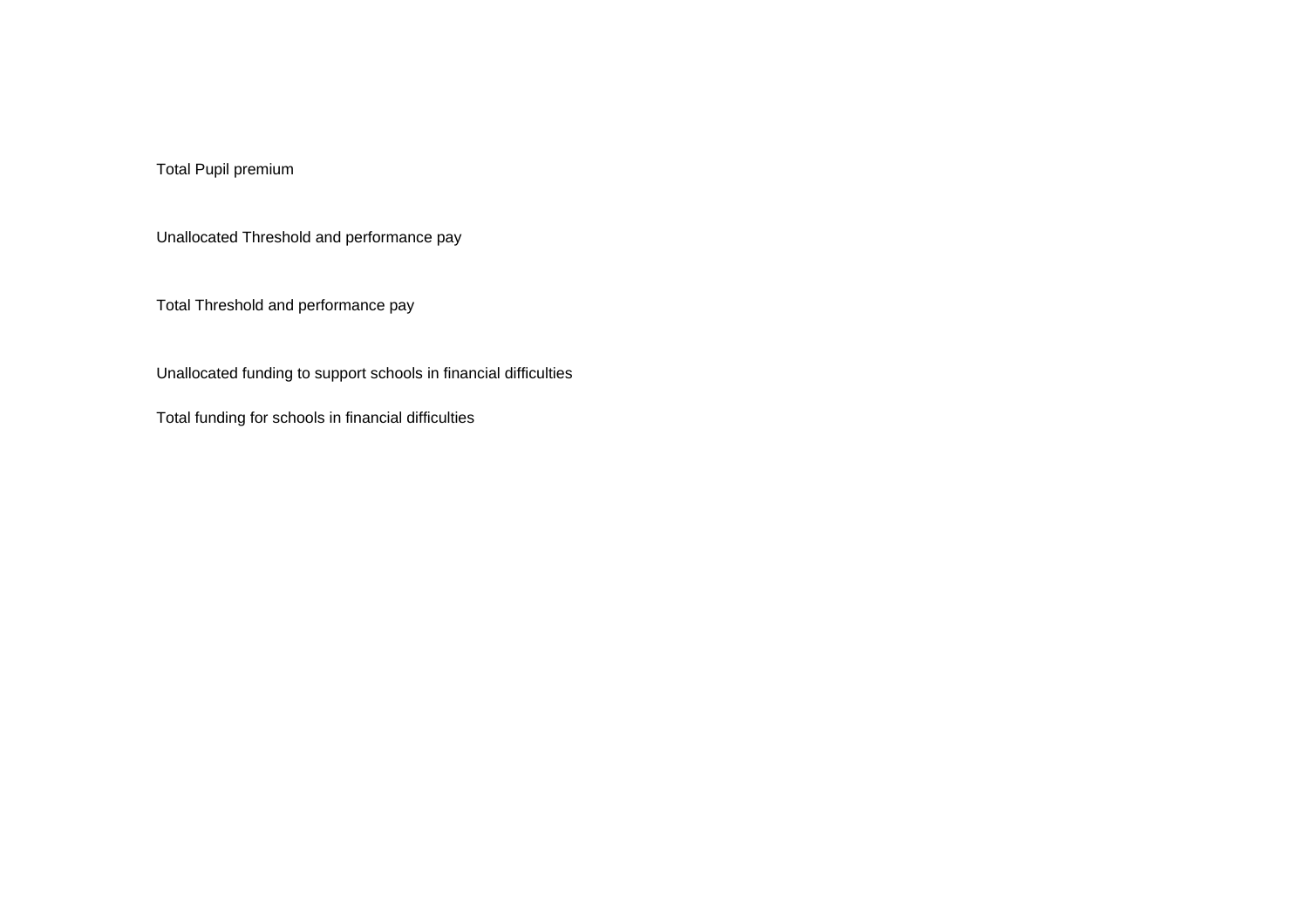| <b>Total</b><br>estimated<br>additional<br>hours used<br>in budgets | <b>Primary</b><br><b>Total age</b><br>weighted<br>funding | <b>Total</b><br><b>Primary FTE</b> | <b>Secondary</b><br><b>Total age</b><br>weighted<br>funding | <b>Total</b><br><b>Secondary</b><br><b>FTE</b> | <b>Total</b><br><b>Special</b><br><b>Place led</b><br>funding | <b>Total</b><br><b>Special FTE</b> | <b>Total</b><br>Additional<br><b>Pupil Led</b><br><b>Funding</b> | <b>Total Other</b><br><b>Pupil or</b><br><b>Place Led</b><br>funding | <b>Total Sixth</b><br>form<br>funding |
|---------------------------------------------------------------------|-----------------------------------------------------------|------------------------------------|-------------------------------------------------------------|------------------------------------------------|---------------------------------------------------------------|------------------------------------|------------------------------------------------------------------|----------------------------------------------------------------------|---------------------------------------|
|                                                                     |                                                           |                                    |                                                             |                                                |                                                               |                                    | .00 <sub>1</sub>                                                 | .00 <sub>1</sub>                                                     |                                       |
|                                                                     | 391196.75                                                 | 185.00                             |                                                             |                                                |                                                               |                                    | 12884.00                                                         |                                                                      |                                       |
|                                                                     | 307624.18                                                 | 145.00                             |                                                             |                                                |                                                               |                                    | 19821.00                                                         |                                                                      |                                       |
|                                                                     | 837785.42                                                 | 396.00                             |                                                             |                                                |                                                               |                                    | 1982.00                                                          |                                                                      |                                       |
|                                                                     | 535435.26                                                 | 254.00                             |                                                             |                                                |                                                               |                                    | 12388.00                                                         |                                                                      |                                       |
|                                                                     | 433316.64                                                 | 205.00                             |                                                             |                                                |                                                               |                                    | 3964.00                                                          |                                                                      |                                       |
|                                                                     | 675259.73                                                 | 319.00                             |                                                             |                                                |                                                               |                                    | 2973.00                                                          |                                                                      |                                       |
|                                                                     | 856511.95                                                 | 405.00                             |                                                             |                                                |                                                               |                                    | 991.00                                                           |                                                                      |                                       |
|                                                                     | 435177.82                                                 | 206.00                             |                                                             |                                                |                                                               |                                    | 5946.00                                                          |                                                                      |                                       |
|                                                                     | 452259.18                                                 | 214.00                             |                                                             |                                                |                                                               |                                    | 27749.00                                                         |                                                                      |                                       |
|                                                                     | 377320.80                                                 | 178.00                             |                                                             |                                                |                                                               |                                    | 991.00                                                           |                                                                      |                                       |
|                                                                     | 435545.32                                                 | 206.00                             |                                                             |                                                |                                                               |                                    | .00 <sub>1</sub>                                                 |                                                                      |                                       |
|                                                                     | 505432.23                                                 | 239.00                             |                                                             |                                                |                                                               |                                    | 24776.00                                                         |                                                                      |                                       |
|                                                                     | 429078.56                                                 | 203.00                             |                                                             |                                                |                                                               |                                    | 3964.00                                                          |                                                                      |                                       |
|                                                                     | 406233.18                                                 | 192.00                             |                                                             |                                                |                                                               |                                    | 2973.00                                                          |                                                                      |                                       |
|                                                                     | 700984.96                                                 | 338.00                             |                                                             |                                                |                                                               |                                    | .00 <sub>1</sub>                                                 |                                                                      |                                       |
|                                                                     | 997797.05                                                 | 470.00                             |                                                             |                                                |                                                               |                                    | 991.00                                                           |                                                                      |                                       |
|                                                                     | 655391.90                                                 | 310.00                             |                                                             |                                                |                                                               |                                    | 14866.00                                                         |                                                                      |                                       |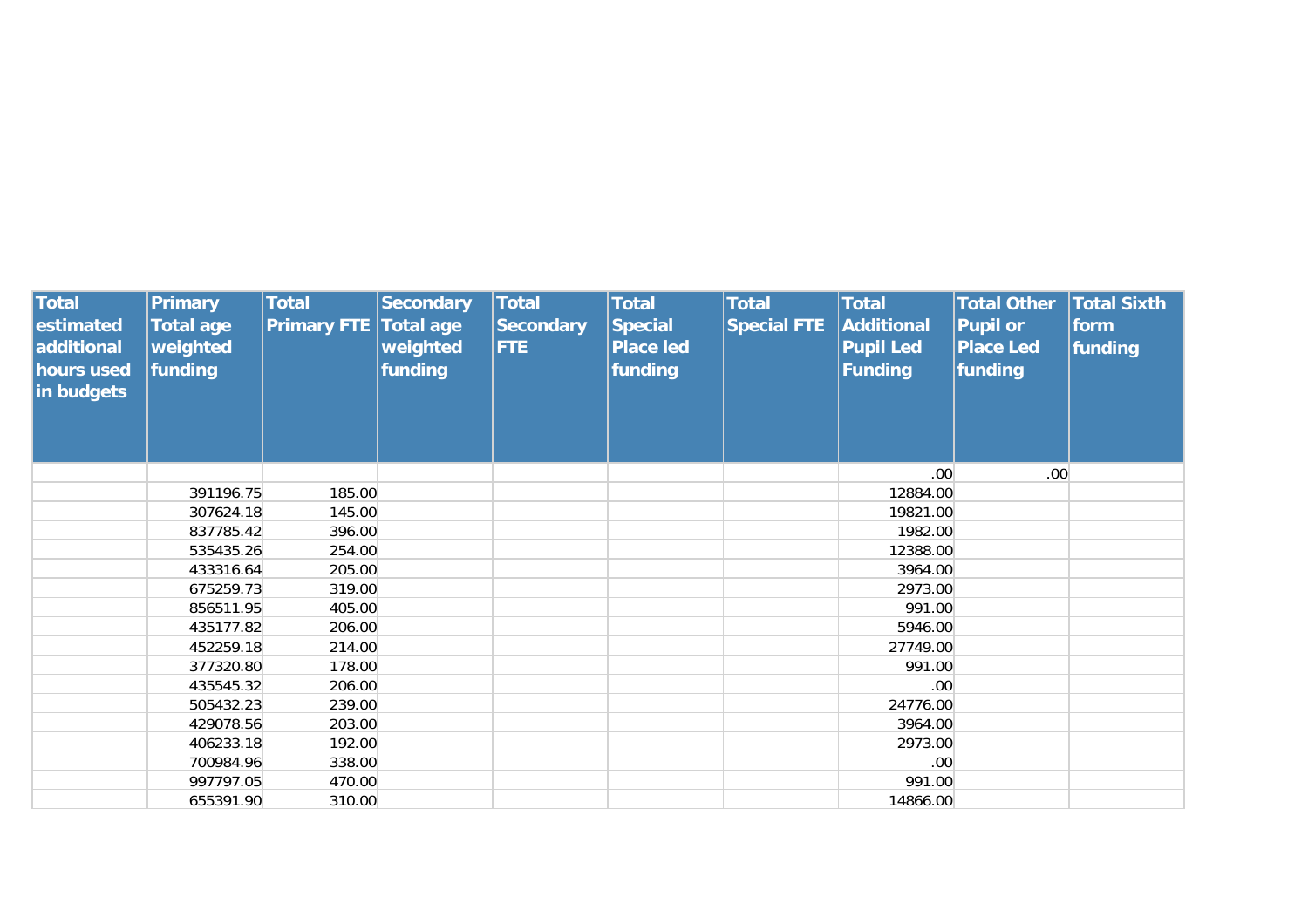| 483184.23 | 229.00 |  | 991.00           |  |
|-----------|--------|--|------------------|--|
| 338852.21 | 160.00 |  | 14866.00         |  |
| 541834.23 | 257.00 |  | 19821.00         |  |
| 387168.14 | 183.00 |  | 7928.00          |  |
| 190440.93 | 90.00  |  | .00              |  |
| 464558.08 | 224.00 |  | .00              |  |
| 499814.72 | 241.00 |  | .00              |  |
| 385577.35 | 178.00 |  | 1982.00          |  |
| 860721.04 | 407.00 |  | .00 <sub>1</sub> |  |
| 582776.63 | 269.00 |  | 991.00           |  |
| 433471.40 | 205.00 |  | .00              |  |
| 460410.24 | 222.00 |  | .00              |  |
| 190505.45 | 90.00  |  | .00              |  |
| 584911.80 | 270.00 |  | .00              |  |
| 423101.80 | 200.00 |  | .00              |  |
| 334598.24 | 155.00 |  | 24776.00         |  |
| 441744.96 | 213.00 |  | .00 <sub>1</sub> |  |
| 368495.99 | 170.00 |  | 9910.00          |  |
| 414683.62 | 196.00 |  | 1982.00          |  |
| 387712.52 | 179.00 |  | 991.00           |  |
| 405452.84 | 192.00 |  | 14370.00         |  |
| 439477.15 | 208.00 |  | 1982.00          |  |
| 393667.16 | 186.00 |  | 4955.00          |  |
| 647034.97 | 306.00 |  | 15857.00         |  |
| 730064.08 | 344.00 |  | 9910.00          |  |
| 270420.18 | 128.00 |  | 4955.00          |  |
| 829489.74 | 392.00 |  | 1982.00          |  |
| 851777.33 | 403.00 |  | 5946.00          |  |
| 634591.45 | 300.00 |  | 15857.00         |  |
| 367393.82 | 174.00 |  | 19821.00         |  |
| 525735.35 | 248.00 |  | 991.00           |  |
| 850196.68 | 402.00 |  | 991.00           |  |
| 575847.94 | 272.00 |  | 26758.00         |  |
| 399489.16 | 189.00 |  | 9910.00          |  |
| 635739.29 | 300.00 |  | 10901.00         |  |
| 556812.68 | 264.00 |  | 13875.00         |  |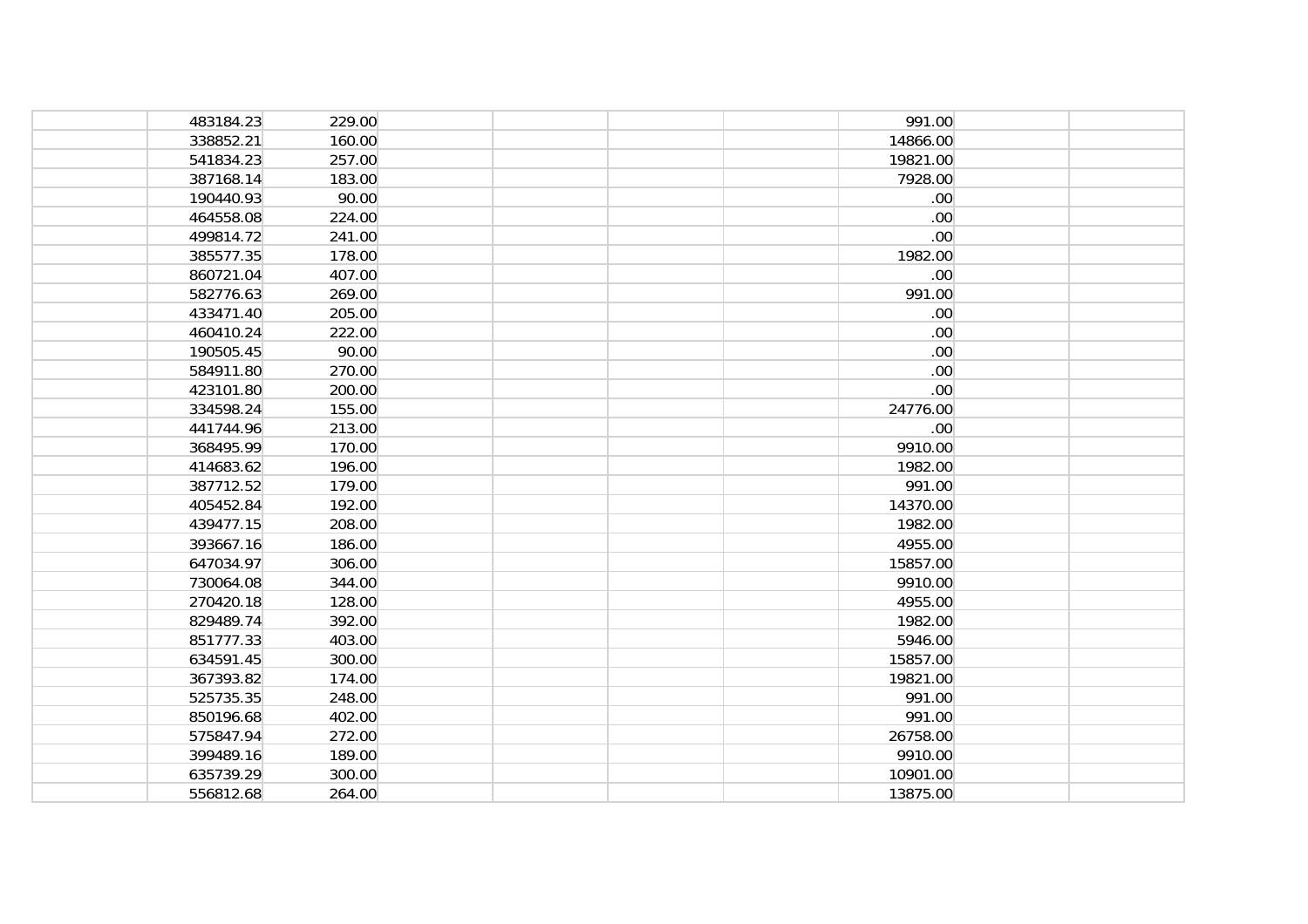| 209415.73  | 99.00  |  | 6607.00          |  |
|------------|--------|--|------------------|--|
| 170634.35  | 81.00  |  | .00              |  |
| 402240.10  | 190.00 |  | 1982.00          |  |
| 989562.62  | 466.00 |  | .00              |  |
| 609732.48  | 294.00 |  | .00              |  |
| 485291.33  | 224.00 |  | 15857.00         |  |
| 653284.80  | 315.00 |  | .00 <sub>1</sub> |  |
| 353646.91  | 167.00 |  | 11892.00         |  |
| 101863.02  | 48.00  |  | .00 <sub>1</sub> |  |
| 429323.56  | 203.00 |  | .00 <sub>1</sub> |  |
| 536321.75  | 254.00 |  | 12884.00         |  |
| 123124.48  | 58.00  |  | .00              |  |
| 429201.06  | 203.00 |  | 1982.00          |  |
| 152185.08  | 72.00  |  | .00              |  |
| 427001.37  | 202.00 |  | 991.00           |  |
| 359065.88  | 170.00 |  | 18830.00         |  |
| 256025.24  | 121.00 |  | 2973.00          |  |
| 416480.28  | 197.00 |  | 4955.00          |  |
| 118389.86  | 56.00  |  | .00 <sub>1</sub> |  |
| 88523.20   | 42.00  |  | .00              |  |
| 293820.08  | 139.00 |  | .00              |  |
| 381500.90  | 180.00 |  | 1982.00          |  |
| 1235510.18 | 584.00 |  | 9910.00          |  |
| 600202.91  | 284.00 |  | 24776.00         |  |
| 424804.95  | 201.00 |  | 2973.00          |  |
| 423040.55  | 200.00 |  | 991.00           |  |
| 116096.66  | 55.00  |  | .00              |  |
| 377702.17  | 179.00 |  | 20812.00         |  |
| 659539.74  | 312.00 |  | 14866.00         |  |
| 443779.75  | 210.00 |  | 991.00           |  |
| 323560.97  | 153.00 |  | 19821.00         |  |
| 261508.73  | 124.00 |  | 11892.00         |  |
| 640007.15  | 303.00 |  | 19821.00         |  |
| 409984.53  | 194.00 |  | 10901.00         |  |
| 737563.51  | 348.00 |  | 12884.00         |  |
| 800577.36  | 378.00 |  | .00 <sub>1</sub> |  |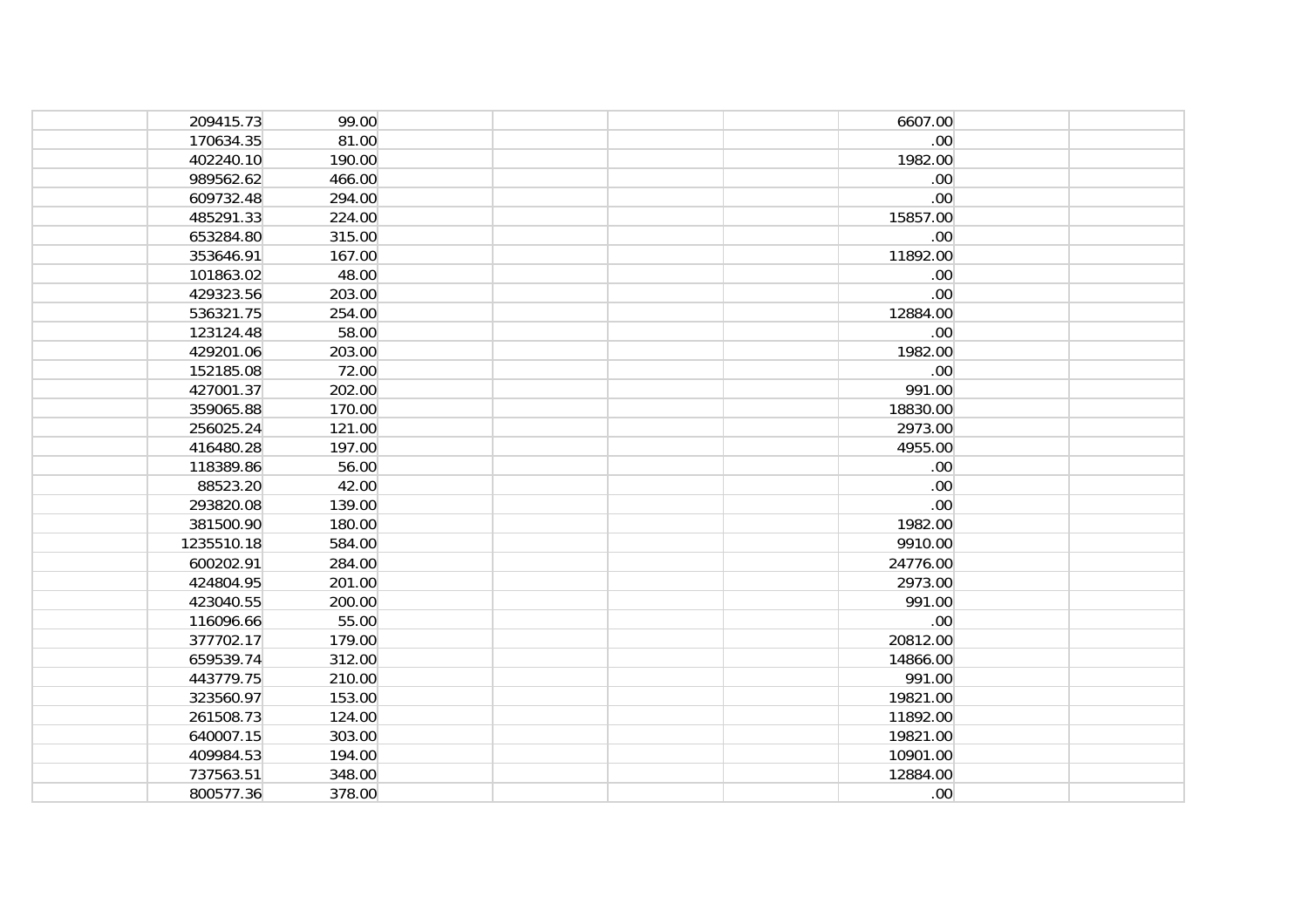| 406449.19   | 192.00   |             |          |            |        | 991.00           |                  |                  |
|-------------|----------|-------------|----------|------------|--------|------------------|------------------|------------------|
| 466654.12   | 221.00   |             |          |            |        | 12388.00         |                  |                  |
| 43633720.88 | 20630.00 |             |          |            |        | 625510.00        |                  |                  |
|             |          | 2828729.52  | 909.00   |            |        | .00              |                  | 955958.00        |
|             |          | 2395629.09  | 764.00   |            |        | .00              |                  | 748137.00        |
|             |          | 2186934.93  | 701.00   |            |        | .00              |                  | 667943.00        |
|             |          | 2267129.58  | 728.00   |            |        | .00              |                  | 635778.00        |
|             |          | 4242935.55  | 1364.00  |            |        | .00              |                  | 1903706.00       |
|             |          | 3258291.84  | 1045.00  |            |        | .00              |                  | 927282.00        |
|             |          | 2760699.66  | 888.00   |            |        | .00              |                  | 783128.00        |
|             |          | 3165756.66  | 1019.00  |            |        | .00              |                  | 866577.00        |
|             |          | 3691833.03  | 1187.00  |            |        | .00              |                  | 807205.00        |
|             |          | 4007159.55  | 1288.00  |            |        | .00              |                  | 1158665.00       |
|             |          | 2579898.00  | 829.00   |            |        | .00              |                  | 606189.00        |
|             |          | 2429494.50  | 779.00   |            |        | .00              |                  | 653329.00        |
|             |          | 3106168.53  | 998.00   |            |        | .00 <sub>1</sub> |                  | 959666.00        |
|             |          | 38920660.44 | 12499.00 |            |        | .00              |                  | 11673563.00      |
|             |          |             |          | 1210924.71 | 131.83 | .00 <sub>1</sub> | .00              | .00 <sub>1</sub> |
|             |          |             |          | 1662955.20 | 119.25 | .00              | .00              | .00              |
|             |          |             |          | 1159011.21 | 83.75  | .00 <sub>1</sub> | .00              | .00              |
|             |          |             |          | 1222884.89 | 89.83  | .00 <sub>1</sub> | .00 <sub>1</sub> | .00              |
|             |          |             |          | 5255776.00 | 424.67 | .00              | .00 <sub>1</sub> | .00              |
| 43633720.88 | 20630.00 | 38920660.44 | 12499.00 | 5255776.00 | 424.67 | 625510.00        | .00 <sub>1</sub> | 11673563.00      |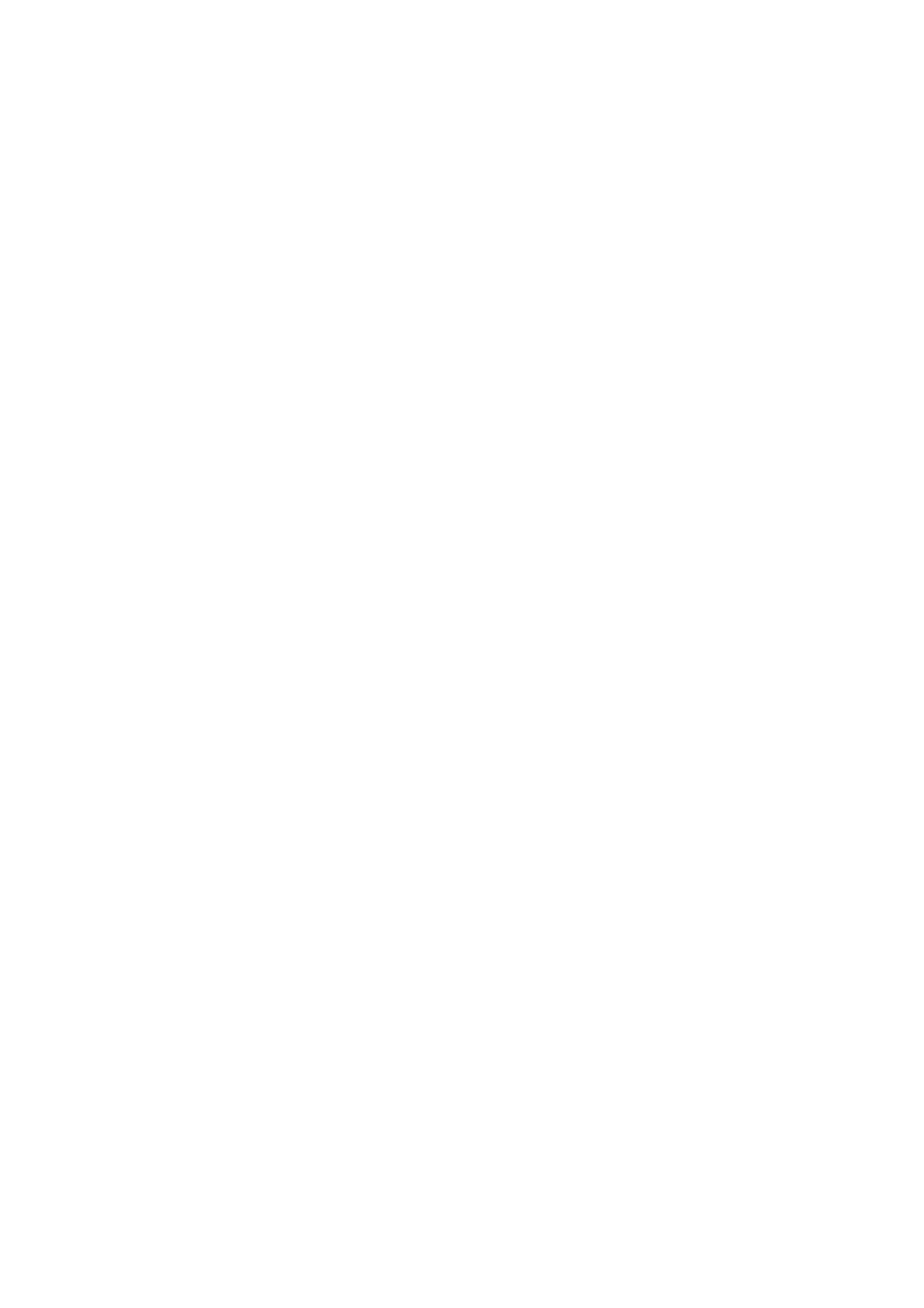| <b>Total AEN</b><br>Learning<br>needs<br>associated<br><b>with EAL</b> | <b>Total AEN</b><br><b>Identified</b><br><b>Special</b><br><b>Educational</b><br><b>Needs pupil</b><br>led | <b>Total AEN</b><br>identified<br><b>Special</b><br> educational<br>needs non<br>pupil led | <b>Total AEN</b><br><b>Other</b><br>learning<br>needs | <b>Total AEN</b><br><b>Social Need</b> | <b>Total Site</b><br>specific<br>factors<br>including<br>pupil led | <b>Total Early</b><br><b>Years</b><br><b>Specific</b><br><b>Factors</b> | <b>Total School Total</b><br>specific<br>factors<br><b>Including</b><br>pupil led | <b>Historical</b><br>grants<br>factors | <b>Total</b><br>budget<br>adjustments |
|------------------------------------------------------------------------|------------------------------------------------------------------------------------------------------------|--------------------------------------------------------------------------------------------|-------------------------------------------------------|----------------------------------------|--------------------------------------------------------------------|-------------------------------------------------------------------------|-----------------------------------------------------------------------------------|----------------------------------------|---------------------------------------|
| .00 <sub>1</sub>                                                       | .00 <sub>1</sub>                                                                                           | .00 <sub>1</sub>                                                                           | .00.                                                  | 34731.00                               | .00                                                                | .00 <sub>1</sub>                                                        | .00                                                                               | .00 <sub>1</sub>                       | .00 <sub>1</sub>                      |
|                                                                        | 78911.00                                                                                                   | .00                                                                                        | 18106.42                                              | .00 <sub>1</sub>                       | 56013.97                                                           |                                                                         | 61368.20                                                                          | 90829.03                               | .00 <sub>1</sub>                      |
|                                                                        | 21551.00                                                                                                   | .00.                                                                                       | 6797.96                                               | .00 <sub>1</sub>                       | 70206.05                                                           |                                                                         | 69871.30                                                                          | 69083.74                               | .00                                   |
|                                                                        | 89473.00                                                                                                   | .00.                                                                                       | 25597.16                                              | .00 <sub>1</sub>                       | 86827.14                                                           |                                                                         | 16626.00                                                                          | 129371.51                              | .00                                   |
|                                                                        | 244542.00                                                                                                  | 3761.00                                                                                    | 19713.43                                              | .00 <sub>1</sub>                       | 72354.25                                                           |                                                                         | 33111.94                                                                          | 110032.18                              | .00 <sub>1</sub>                      |
|                                                                        | 462595.00                                                                                                  | 6298.00                                                                                    | 16740.50                                              | .00 <sub>1</sub>                       | 53576.73                                                           |                                                                         | 56364.03                                                                          | 83833.86                               | .00 <sub>1</sub>                      |
|                                                                        | 69656.00                                                                                                   | .00.                                                                                       | 20661.58                                              | .00 <sub>1</sub>                       | 68508.35                                                           |                                                                         | 16626.00                                                                          | 155897.79                              | .00 <sub>1</sub>                      |
|                                                                        | 116397.00                                                                                                  | .00 <sub>1</sub>                                                                           | 27804.22                                              | .00 <sub>1</sub>                       | 71772.27                                                           |                                                                         | 16626.00                                                                          | 139941.77                              | .00 <sub>1</sub>                      |
|                                                                        | 89035.00                                                                                                   | .00.                                                                                       | 9927.73                                               | .00 <sub>1</sub>                       | 120237.72                                                          |                                                                         | 46744.07                                                                          | 88206.23                               | .00                                   |
|                                                                        | 144374.00                                                                                                  | .00.                                                                                       | 15539.82                                              | .00 <sub>1</sub>                       | 82706.39                                                           |                                                                         | 41380.24                                                                          | 98193.36                               | .00 <sub>1</sub>                      |
|                                                                        | 22478.00                                                                                                   | .00.                                                                                       | 8241.74                                               | .00 <sub>1</sub>                       | 38792.43                                                           |                                                                         | 51742.48                                                                          | 78689.27                               | .00 <sub>1</sub>                      |
|                                                                        | 32422.00                                                                                                   | .00                                                                                        | 12304.12                                              | .00 <sub>1</sub>                       | 38507.01                                                           |                                                                         | 43682.96                                                                          | 92121.50                               | .00                                   |
|                                                                        | 249246.50                                                                                                  | 5670.00                                                                                    | 14570.40                                              | .00 <sub>1</sub>                       | 59847.77                                                           |                                                                         | 34184.24                                                                          | 91649.87                               | .00 <sub>1</sub>                      |
|                                                                        | 30854.00                                                                                                   | .00.                                                                                       | 16805.17                                              | .00 <sub>1</sub>                       | 39930.96                                                           |                                                                         | 44546.48                                                                          | 93099.49                               | .00 <sub>1</sub>                      |
|                                                                        | 78854.00                                                                                                   | .00.                                                                                       | 11517.40                                              | .00 <sub>1</sub>                       | 54486.89                                                           |                                                                         | 54606.72                                                                          | 94943.96                               | .00 <sub>1</sub>                      |
|                                                                        | 120849.00                                                                                                  | .00 <sub>1</sub>                                                                           | 40003.92                                              | .00 <sub>1</sub>                       | 59015.72                                                           |                                                                         | 16626.00                                                                          | 137986.30                              | .00                                   |
|                                                                        | 119751.00                                                                                                  | .00 <sub>1</sub>                                                                           | 33434.37                                              | .00 <sub>1</sub>                       | 110502.80                                                          |                                                                         | 36648.00                                                                          | 195166.06                              | .00 <sub>1</sub>                      |
|                                                                        | 209611.00                                                                                                  | .00                                                                                        | 28116.83                                              | 3269.00                                | 60635.46                                                           |                                                                         | 16626.00                                                                          | 152865.73                              | .00 <sub>1</sub>                      |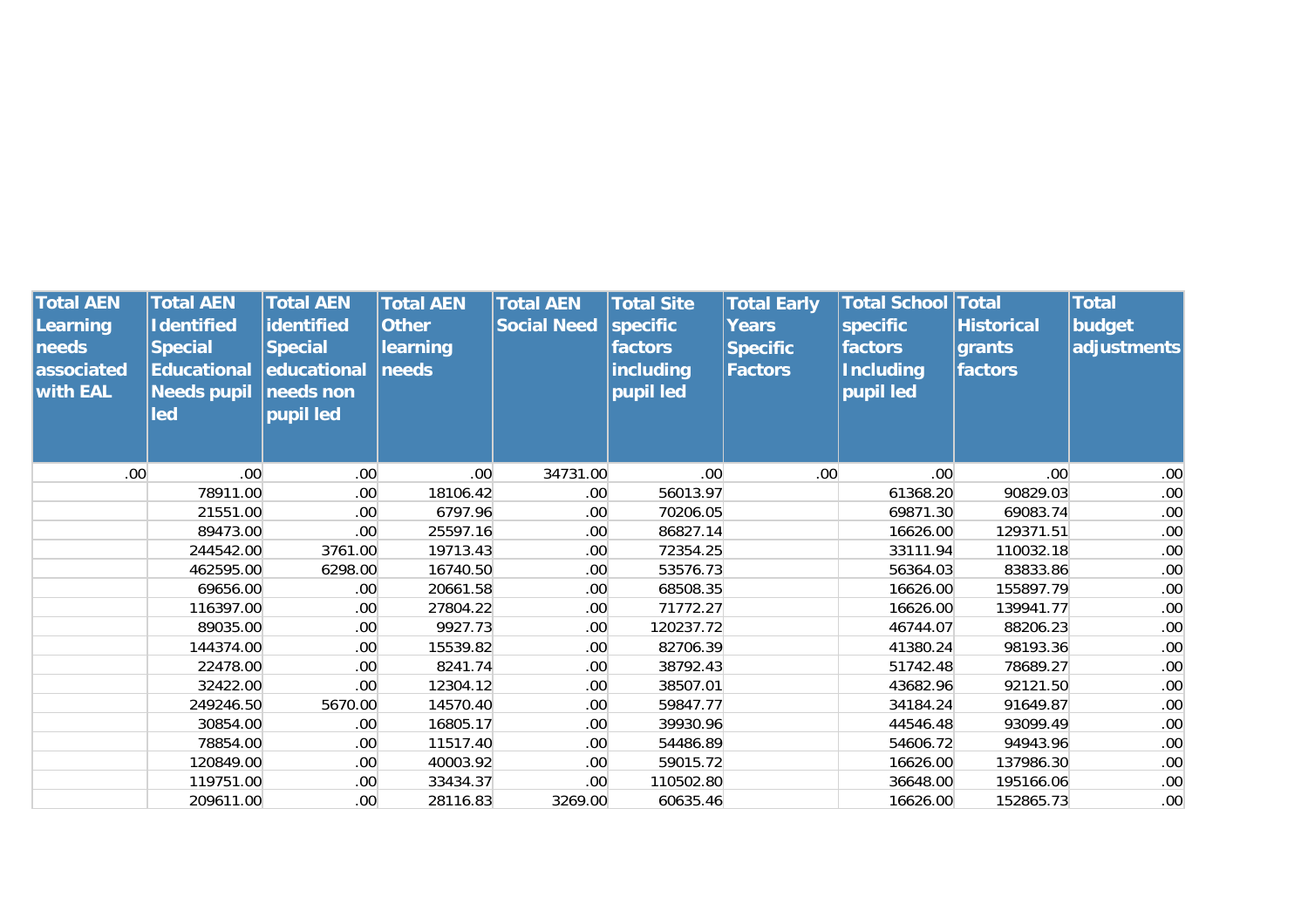| 23959.00  | .00 <sub>1</sub> | 9973.28  | .00 <sub>1</sub> | 51414.32 | 41749.21 | 88131.01  | .00 <sub>1</sub> |
|-----------|------------------|----------|------------------|----------|----------|-----------|------------------|
| 59093.00  | .00.             | 14493.88 | .00 <sub>1</sub> | 60996.85 | 61766.80 | 87747.36  | .00 <sub>1</sub> |
| 18897.00  | .00.             | 12683.26 | .00 <sub>1</sub> | 60653.96 | 52113.01 | 103384.38 | .00 <sub>1</sub> |
| 22816.00  | .00.             | 8659.56  | .00 <sub>1</sub> | 30620.63 | 50303.28 | 76650.47  | .00              |
| 12190.00  | .00 <sub>1</sub> | 7618.72  | .00 <sub>1</sub> | 17111.43 | 77072.40 | 63964.85  | .00              |
| 84579.00  | .00 <sub>1</sub> | 19780.68 | .00 <sub>1</sub> | 45398.63 | 49484.14 | 94429.42  | .00 <sub>1</sub> |
| 18433.00  | .00 <sub>1</sub> | 14984.52 | .00 <sub>1</sub> | 39673.19 | 33608.56 | 87040.56  | .00 <sub>1</sub> |
| 20651.14  | .00 <sub>1</sub> | 1890.36  | .00 <sub>1</sub> | 32852.59 | 54992.98 | 65692.88  | .00 <sub>1</sub> |
| 68073.00  | .00 <sub>1</sub> | 20623.44 | .00 <sub>1</sub> | 61781.68 | 16626.00 | 127076.33 | .00              |
| 78787.00  | .00 <sub>1</sub> | 2856.78  | .00 <sub>1</sub> | 43941.83 | 25549.04 | 81724.22  | .00              |
| 81179.00  | .00 <sub>1</sub> | 15195.85 | .00 <sub>1</sub> | 37272.80 | 48466.20 | 78417.19  | .00 <sub>1</sub> |
| 26671.86  | .00 <sub>1</sub> | 15188.21 | .00 <sub>1</sub> | 40670.24 | 44427.23 | 86922.37  | .00 <sub>1</sub> |
| 17977.00  | .00 <sub>1</sub> | 5560.43  | .00 <sub>1</sub> | 32180.14 | 77072.40 | 54536.84  | .00 <sub>1</sub> |
| 58086.00  | .00 <sub>1</sub> | 2867.40  | .00 <sub>1</sub> | 45726.83 | 30619.89 | 97559.84  | .00              |
| 102662.00 | .00 <sub>1</sub> | 12209.58 | .00 <sub>1</sub> | 53587.10 | 62032.00 | 110192.13 | .00              |
| 27495.00  | .00 <sub>1</sub> | 1646.10  | .00 <sub>1</sub> | 34312.96 | 63108.30 | 60953.76  | .00 <sub>1</sub> |
| 64545.00  | .00.             | 20312.65 | .00 <sub>1</sub> | 39457.30 | 41668.08 | 91711.36  | .00 <sub>1</sub> |
| 48040.00  | .00.             | 1805.40  | .00 <sub>1</sub> | 32997.08 | 55667.60 | 69492.40  | .00 <sub>1</sub> |
| 63730.00  | .00 <sub>1</sub> | 13482.72 | .00 <sub>1</sub> | 58053.86 | 46567.56 | 83681.18  | .00 <sub>1</sub> |
| 25955.00  | .00 <sub>1</sub> | 1900.98  | .00 <sub>1</sub> | 30711.02 | 51454.64 | 74339.16  | .00 <sub>1</sub> |
| 36113.00  | .00.             | 11918.34 | .00 <sub>1</sub> | 41439.99 | 52328.72 | 74509.93  | .00 <sub>1</sub> |
| 23319.00  | .00 <sub>1</sub> | 11115.86 | .00 <sub>1</sub> | 35287.04 | 43107.28 | 88259.37  | .00 <sub>1</sub> |
| 80225.00  | .00 <sub>1</sub> | 15020.75 | .00 <sub>1</sub> | 36666.84 | 50158.96 | 98915.51  | .00 <sub>1</sub> |
| 73552.00  | .00 <sub>1</sub> | 16624.76 | .00 <sub>1</sub> | 55578.29 | 16626.00 | 99457.33  | .00 <sub>1</sub> |
| 517654.17 | 6157.00          | 23648.43 | .00 <sub>1</sub> | 83568.10 | 16626.00 | 156177.28 | .00 <sub>1</sub> |
| 141994.00 | .00 <sub>1</sub> | 11504.92 | .00 <sub>1</sub> | 80030.43 | 68450.68 | 72932.62  | .00 <sub>1</sub> |
| 63673.00  | .00 <sub>1</sub> | 22482.72 | .00 <sub>1</sub> | 80835.94 | 16626.00 | 132436.24 | 36089.00         |
| 113560.00 | .00 <sub>1</sub> | 33176.09 | .00 <sub>1</sub> | 83911.63 | 16626.00 | 160094.73 | .00 <sub>1</sub> |
| 70794.00  | .00 <sub>1</sub> | 22752.25 | .00 <sub>1</sub> | 52946.47 | 16626.00 | 104889.08 | .00              |
| 40948.00  | .00 <sub>1</sub> | 10231.14 | .00 <sub>1</sub> | 62432.18 | 57743.04 | 70872.06  | .00 <sub>1</sub> |
| 64080.00  | .00 <sub>1</sub> | 12522.14 | .00 <sub>1</sub> | 62797.13 | 34849.56 | 88775.47  | .00 <sub>1</sub> |
| 125601.00 | .00 <sub>1</sub> | 21170.07 | .00 <sub>1</sub> | 70795.69 | 16626.00 | 123244.68 | .00 <sub>1</sub> |
| 11056.00  | .00 <sub>1</sub> | 12278.64 | .00 <sub>1</sub> | 52487.18 | 28901.98 | 91019.42  | .00 <sub>1</sub> |
| 19162.00  | .00.             | 7752.07  | .00 <sub>1</sub> | 50414.57 | 60417.54 | 70404.85  | .00              |
| 49702.00  | .00 <sub>1</sub> | 16235.23 | .00 <sub>1</sub> | 73918.63 | 16626.00 | 101222.13 | .00 <sub>1</sub> |
| 45857.00  | .00.             | 14329.93 | .00 <sub>1</sub> | 45989.31 | 26988.24 | 86727.30  | .00 <sub>1</sub> |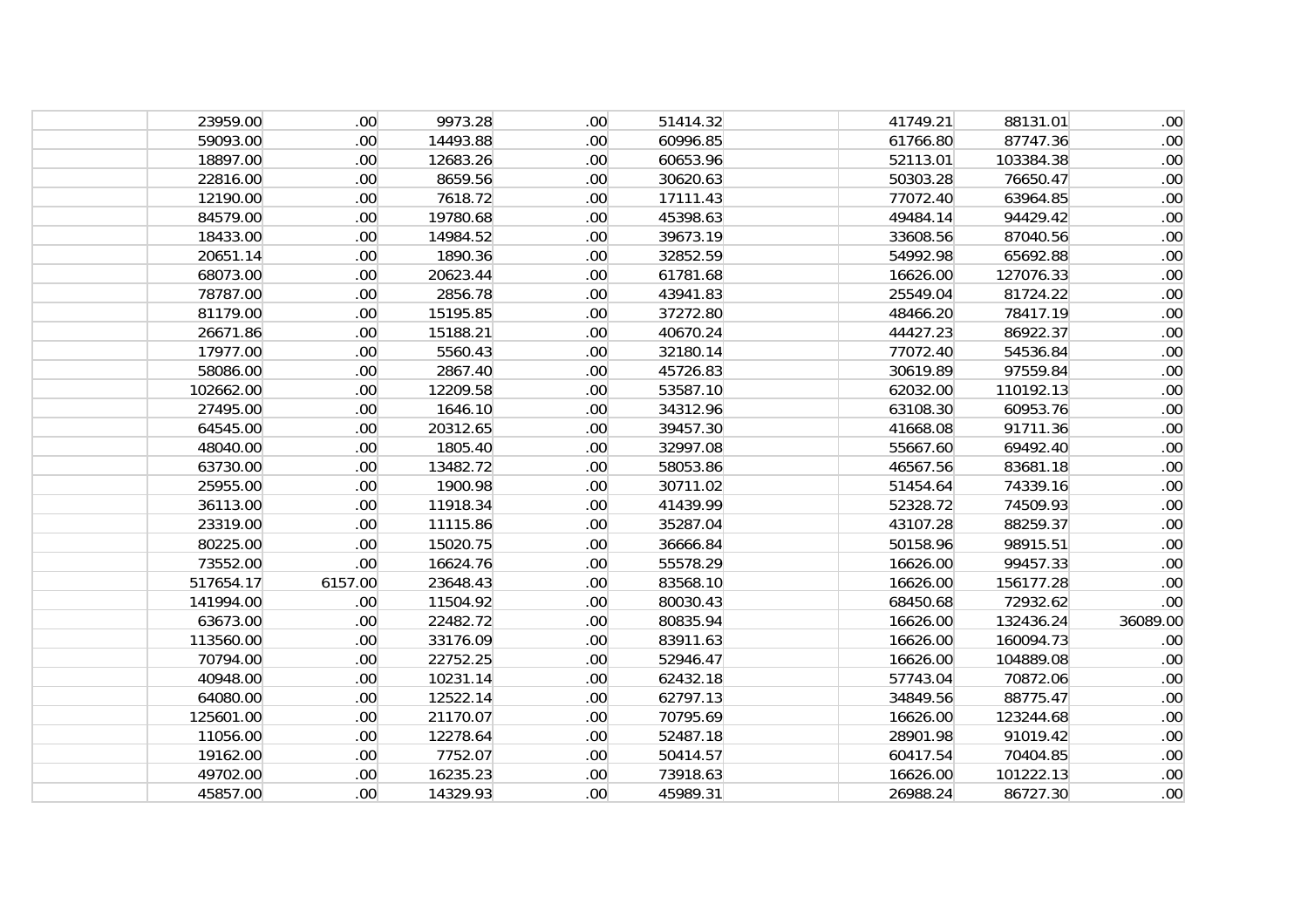| 18400.00  | .00 <sub>1</sub> | 5995.08  | .00 <sub>1</sub> | 37566.64  | 74871.84 | 88066.78  | .00 <sub>1</sub> |
|-----------|------------------|----------|------------------|-----------|----------|-----------|------------------|
| 4343.00   | .00.             | 4728.97  | .00 <sub>1</sub> | 12693.97  | 79662.96 | 60320.45  | .00 <sub>1</sub> |
| 64244.00  | .00 <sub>1</sub> | 9116.08  | .00 <sub>1</sub> | 41986.17  | 51662.20 | 75453.28  | .00 <sub>1</sub> |
| 59262.00  | .00 <sub>1</sub> | 23313.89 | .00 <sub>1</sub> | 88268.47  | 16626.00 | 139204.41 | .00 <sub>1</sub> |
| 48463.00  | .00 <sub>1</sub> | 27735.87 | .00 <sub>1</sub> | 58018.43  | 19156.20 | 140653.57 | .00 <sub>1</sub> |
| 36183.00  | .00 <sub>1</sub> | 2378.88  | .00 <sub>1</sub> | 45678.07  | 47027.22 | 71162.16  | .00 <sub>1</sub> |
| 45443.00  | .00 <sub>1</sub> | 29272.08 | .00 <sub>1</sub> | 55930.88  | 16626.00 | 141103.55 | .00 <sub>1</sub> |
| 64088.00  | .00.             | 7951.44  | .00 <sub>1</sub> | 38609.76  | 54908.72 | 73568.24  | .00 <sub>1</sub> |
| 35786.00  | .00 <sub>1</sub> | 4312.84  | .00 <sub>1</sub> | 10640.53  | 89161.68 | 45283.81  | .00 <sub>1</sub> |
| 37856.00  | .00 <sub>1</sub> | 7845.13  | .00 <sub>1</sub> | 44144.82  | 54081.97 | 73014.26  | .00 <sub>1</sub> |
| 62155.00  | .00 <sub>1</sub> | 14987.52 | .00 <sub>1</sub> | 51402.56  | 33367.75 | 89035.94  | .00 <sub>1</sub> |
| 4721.00   | .00 <sub>1</sub> | 3083.16  | .00 <sub>1</sub> | 11820.17  | 90497.98 | 51333.77  | .00 <sub>1</sub> |
| 71393.00  | .00 <sub>1</sub> | 15260.75 | .00 <sub>1</sub> | 51841.23  | 67477.06 | 96768.12  | .00 <sub>1</sub> |
| 20972.00  | .00 <sub>1</sub> | 3325.40  | .00 <sub>1</sub> | 14528.49  | 87471.72 | 48260.51  | .00 <sub>1</sub> |
| 28764.00  | .00 <sub>1</sub> | 11792.15 | .00 <sub>1</sub> | 45052.15  | 44834.32 | 75703.68  | .00 <sub>1</sub> |
| 8796.00   | .00 <sub>1</sub> | 8327.25  | .00 <sub>1</sub> | 33914.00  | 55158.00 | 80802.83  | .00 <sub>1</sub> |
| 32340.00  | .00 <sub>1</sub> | 6829.98  | .00 <sub>1</sub> | 15110.33  | 74973.16 | 63488.61  | .00 <sub>1</sub> |
| 41493.00  | .00 <sub>1</sub> | 9642.74  | .00 <sub>1</sub> | 34309.85  | 65741.32 | 93034.66  | .00 <sub>1</sub> |
| 21732.00  | .00 <sub>1</sub> | 4793.52  | .00 <sub>1</sub> | 23273.22  | 86858.96 | 45497.77  | .00 <sub>1</sub> |
| 1293.00   | .00 <sub>1</sub> | 1547.60  | .00 <sub>1</sub> | 12680.90  | 90888.72 | 41185.08  | .00 <sub>1</sub> |
| 26366.00  | .00 <sub>1</sub> | 6783.74  | .00 <sub>1</sub> | 26991.82  | 69421.64 | 67011.37  | .00 <sub>1</sub> |
| 26077.00  | .00 <sub>1</sub> | 8766.57  | .00 <sub>1</sub> | 35540.91  | 52835.60 | 80968.09  | .00 <sub>1</sub> |
| 129156.00 | .00 <sub>1</sub> | 31408.67 | .00 <sub>1</sub> | 102618.31 | 16626.00 | 172273.79 | .00 <sub>1</sub> |
| 36483.00  | .00 <sub>1</sub> | 16862.82 | .00 <sub>1</sub> | 67815.74  | 21231.44 | 101134.30 | .00 <sub>1</sub> |
| 11304.00  | .00 <sub>1</sub> | 7482.08  | .00 <sub>1</sub> | 30837.46  | 46206.16 | 82276.36  | .00 <sub>1</sub> |
| 67374.00  | .00.             | 10483.42 | .00 <sub>1</sub> | 29853.45  | 56203.70 | 86161.21  | .00 <sub>1</sub> |
| 18508.00  | .00 <sub>1</sub> | 3267.17  | .00 <sub>1</sub> | 8205.76   | 91392.80 | 60317.55  | .00 <sub>1</sub> |
| 32481.00  | .00 <sub>1</sub> | 9366.21  | .00 <sub>1</sub> | 29564.17  | 52383.64 | 65355.38  | .00 <sub>1</sub> |
| 60829.00  | .00 <sub>1</sub> | 16651.61 | .00 <sub>1</sub> | 39697.79  | 18368.00 | 102418.98 | .00 <sub>1</sub> |
| 33603.30  | .00 <sub>1</sub> | 10655.83 | .00 <sub>1</sub> | 34927.95  | 45722.60 | 84086.27  | .00 <sub>1</sub> |
| 35233.00  | .00 <sub>1</sub> | 11188.81 | .00 <sub>1</sub> | 28883.28  | 61343.08 | 78566.16  | .00 <sub>1</sub> |
| 119206.00 | .00 <sub>1</sub> | 12213.63 | .00 <sub>1</sub> | 30204.66  | 67894.84 | 71497.64  | .00 <sub>1</sub> |
| 49114.00  | .00 <sub>1</sub> | 14567.43 | .00 <sub>1</sub> | 42780.10  | 18136.00 | 98238.62  | .00 <sub>1</sub> |
| 30366.00  | .00.             | 14245.33 | .00 <sub>1</sub> | 29232.43  | 48298.04 | 96486.38  | .00 <sub>1</sub> |
| 88598.00  | .00.             | 14729.84 | .00 <sub>1</sub> | 84595.19  | 16626.00 | 120746.08 | .00 <sub>1</sub> |
| 100971.00 | .00.             | 21871.40 | .00 <sub>1</sub> | 95987.84  | 16626.00 | 151310.56 | .00 <sub>1</sub> |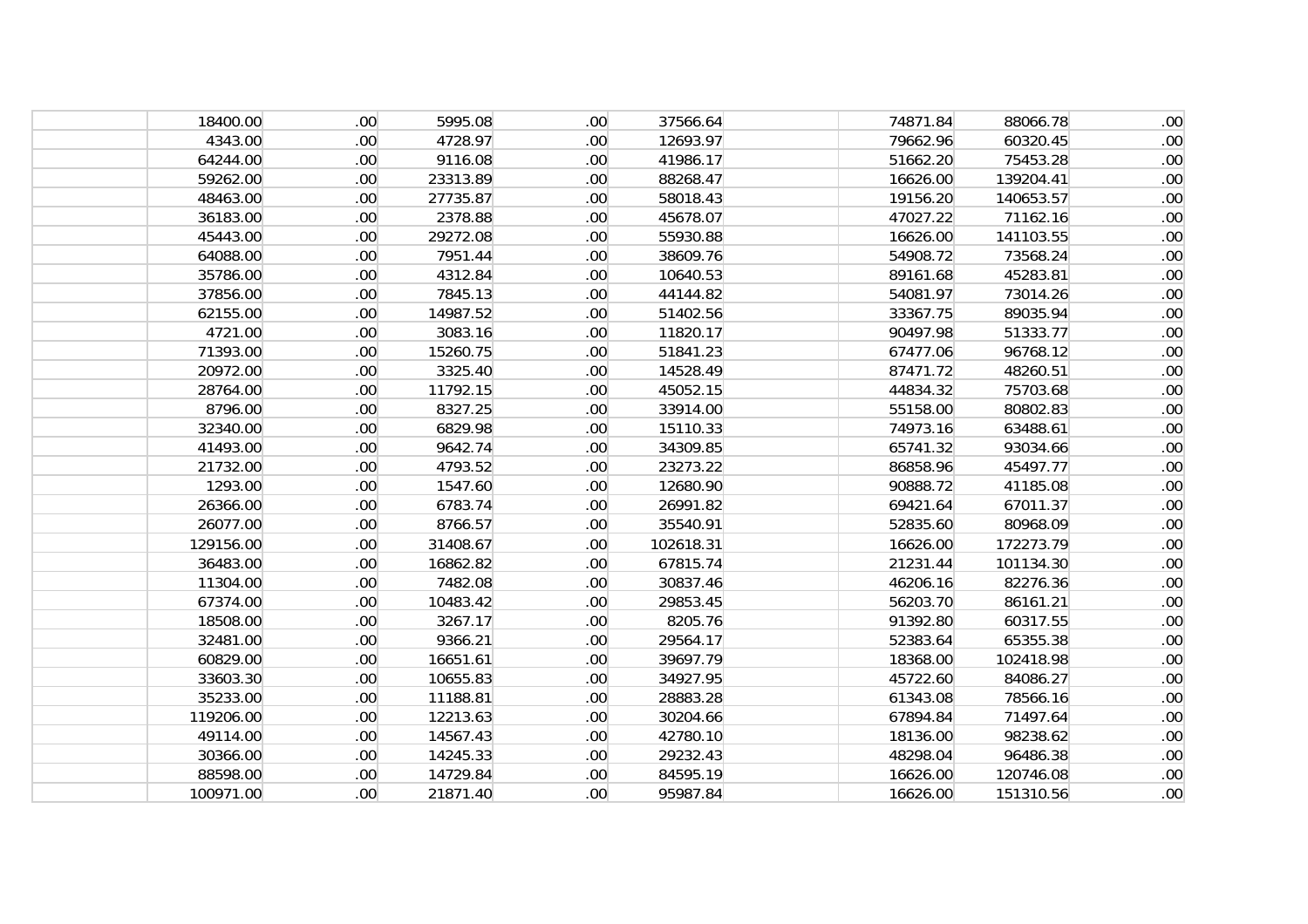|                  | 58524.00    | .00 <sub>1</sub> | 12687.99         | .00 <sub>1</sub> | 34926.00   |                  | 47712.72   | 98310.74    | .00 <sub>1</sub> |
|------------------|-------------|------------------|------------------|------------------|------------|------------------|------------|-------------|------------------|
|                  | 50576.00    | $.00 \,$         | 18734.82         | .00 <sub>1</sub> | 75645.03   |                  | 52062.27   | 107346.65   | .00              |
|                  | 6264204.97  | 21886.00         | 1236587.61       | 3269.00          | 4518214.25 |                  | 4181202.27 | 8522944.96  | 36089.00         |
|                  | 322741.00   | .00 <sub>1</sub> | 90022.54         | .00 <sub>1</sub> | 311335.99  |                  | 57095.00   | 625517.43   | .00              |
|                  | 144525.00   | .00.             | 110388.84        | .00 <sub>1</sub> | 241772.93  |                  | 437277.00  | 492370.61   | .00              |
|                  | 588153.67   | 30064.00         | 122636.06        | .00 <sub>1</sub> | 356757.43  |                  | 425106.00  | 499966.46   | .00              |
|                  | 197039.00   | .00 <sub>1</sub> | 111724.68        | .00 <sub>1</sub> | 284204.66  |                  | 294626.00  | 452477.04   | .00 <sub>1</sub> |
|                  | 661650.00   | .00.             | 111509.84        | .00 <sub>1</sub> | 347725.40  |                  | 58988.00   | 939867.92   | .00              |
|                  | 165907.00   | .00.             | 137585.70        | .00 <sub>1</sub> | 288652.75  |                  | 66290.00   | 639939.59   | .00              |
|                  | 706251.67   | 30064.00         | 122219.28        | .00 <sub>1</sub> | 252245.65  |                  | 58717.00   | 541069.68   | .00              |
|                  | 501638.33   | 6115.00          | 116654.14        | .00 <sub>1</sub> | 290755.67  |                  | 56283.00   | 549780.41   | .00              |
|                  | 262526.00   | $.00 \,$         | 158959.22        | .00 <sub>1</sub> | 341549.99  |                  | 57906.00   | 630881.90   | .00              |
|                  | 276064.00   | .00 <sub>1</sub> | 184523.28        | .00 <sub>1</sub> | 262733.93  |                  | 80083.00   | 809701.56   | .00              |
|                  | 166793.00   | .00.             | 112991.74        | .00 <sub>1</sub> | 257450.52  |                  | 60340.00   | 515917.30   | .00              |
|                  | 110022.00   | .00 <sub>1</sub> | 91539.74         | .00 <sub>1</sub> | 240861.16  |                  | 49793.00   | 464137.55   | .00 <sub>1</sub> |
|                  | 196466.00   | .00 <sub>1</sub> | 98244.88         | .00 <sub>1</sub> | 260538.84  |                  | 50874.00   | 505688.03   | .00 <sub>1</sub> |
|                  | 4299776.67  | 66243.00         | 1568999.94       | .00 <sub>1</sub> | 3736584.92 |                  | 1753378.00 | 7667315.48  | .00              |
|                  | 51234.60    | $.00 \,$         | .00              | .00 <sub>1</sub> | 57771.00   | .00              | 164890.00  | 185789.65   | .00 <sub>1</sub> |
|                  | 41364.73    | .00 <sub>1</sub> | .00.             | .00 <sub>1</sub> | 88649.00   | .00              | 134549.00  | 170940.08   | .00 <sub>1</sub> |
|                  | 35064.77    | .00.             | .00.             | .00              | 105548.92  | .00 <sub>1</sub> | 152496.00  | 160582.67   | .00              |
|                  | 39238.48    | .00 <sub>1</sub> | .00.             | .00 <sub>1</sub> | 111948.94  | .00.             | 573709.00  | 85405.47    | .00 <sub>1</sub> |
|                  | 166902.57   | .00.             | .00 <sub>1</sub> | .00 <sub>1</sub> | 363917.86  | .00.             | 1025644.00 | 602717.87   | .00 <sub>1</sub> |
| .00 <sub>1</sub> | 10730884.20 | 88129.00         | 2805587.55       | 38000.00         | 8618717.03 | .00 <sub>1</sub> | 6960224.27 | 16792978.30 | 36089.00         |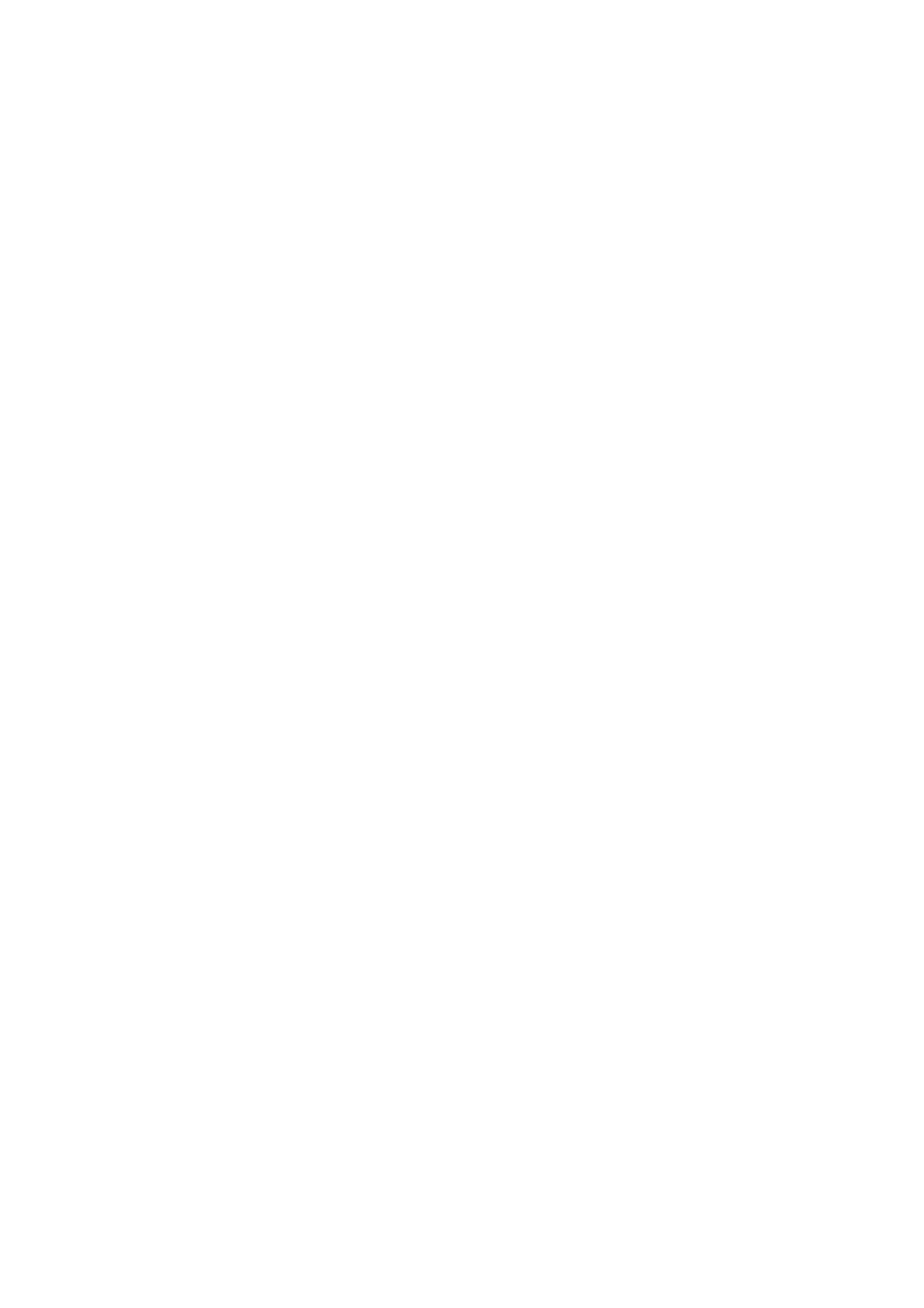| Minimum<br>Funding<br>Guarantee | <b>Total</b><br><b>Budget</b><br><b>Share</b> | <b>Sixth form</b><br>pupil<br><b>numbers</b><br><b>Jan 2011</b> | <b>Total</b><br><b>January</b><br><b>2011 Pupil</b><br><b>Count FTE</b><br>registered | <b>£</b> per pupil | <b>MFG</b><br><b>Variation</b><br><b>Applied</b> | <b>Pupil</b><br>premium<br>allocated to<br><b>schools</b> | <b>Threshold</b><br>and<br><b>Performanc</b><br>e Pay | <b>Support for</b><br><b>Schools in</b><br><b>Financial</b><br><b>Difficulty</b> | Notional<br><b>SEN Budget</b> |
|---------------------------------|-----------------------------------------------|-----------------------------------------------------------------|---------------------------------------------------------------------------------------|--------------------|--------------------------------------------------|-----------------------------------------------------------|-------------------------------------------------------|----------------------------------------------------------------------------------|-------------------------------|
|                                 |                                               |                                                                 | pupils                                                                                |                    |                                                  |                                                           |                                                       |                                                                                  |                               |
| .00 <sub>1</sub>                | 8491982.68                                    |                                                                 | 1985.44                                                                               |                    |                                                  |                                                           | .00                                                   | .00 <sub>1</sub>                                                                 | .00 <sub>1</sub>              |
| 39454.00                        | 748763.37                                     |                                                                 | 185.00                                                                                |                    | 4047.37 School Forum                             | 20640.00                                                  | .00                                                   | .00 <sub>1</sub>                                                                 | 92994.00                      |
| 3573.00                         | 568528.23                                     |                                                                 | 145.00                                                                                |                    | 3920.88 School Forum                             | 16340.00                                                  | .00                                                   | .00 <sub>1</sub>                                                                 | 32625.00                      |
| 6225.00                         | 1193887.23                                    |                                                                 | 396.00                                                                                |                    | 3014.87 School Forum                             | 7050.00                                                   | .00 <sub>1</sub>                                      | .00 <sub>1</sub>                                                                 | 119633.00                     |
| .00 <sub>1</sub>                | 1031338.07                                    |                                                                 | 254.00                                                                                |                    | 4060.39 School Forum                             | 21930.00                                                  | .00 <sub>1</sub>                                      | .00 <sub>1</sub>                                                                 | 267579.00                     |
| 45348.00                        | 1162036.76                                    |                                                                 | 205.00                                                                                |                    | 5668.47 School Forum                             | 3010.00                                                   | .00                                                   | .00 <sub>1</sub>                                                                 | 484492.00                     |
| .00.                            | 1009582.45                                    |                                                                 | 319.00                                                                                |                    | 3164.84 School Forum                             | 16340.00                                                  | .00                                                   | .00 <sub>1</sub>                                                                 | 93965.00                      |
| .00                             | 1230044.21                                    |                                                                 | 405.00                                                                                |                    | 3037.15 School Forum                             | 15250.00                                                  | .00                                                   | .00 <sub>1</sub>                                                                 | 147231.00                     |
| 20032.00                        | 815306.57                                     |                                                                 | 206.00                                                                                |                    | 3957.80 School Forum                             | 7740.00                                                   | .00                                                   | .00 <sub>1</sub>                                                                 | 104701.00                     |
| 5839.00                         | 868041.00                                     |                                                                 | 214.00                                                                                |                    | 4056.27 School Forum                             | 18920.00                                                  | .00                                                   | .00 <sub>1</sub>                                                                 | 160655.00                     |
| 3605.00                         | 581860.72                                     |                                                                 | 178.00                                                                                |                    | 3268.88 School Forum                             | 6450.00                                                   | .00                                                   | .00 <sub>1</sub>                                                                 | 36062.00                      |
| 6107.00                         | 660689.90                                     |                                                                 | 206.00                                                                                |                    | 3207.23 School Forum                             | 5590.00                                                   | .00                                                   | .00 <sub>1</sub>                                                                 | 48102.00                      |
| .00                             | 985377.01                                     |                                                                 | 239.00                                                                                |                    | 4122.92 School Forum                             | 8170.00                                                   | .00                                                   | .00 <sub>1</sub>                                                                 | 273113.00                     |
| 1289.00                         | 659567.66                                     |                                                                 | 203.00                                                                                |                    | 3249.10 School Forum                             | 18920.00                                                  | .00                                                   | .00 <sub>1</sub>                                                                 | 46301.00                      |
| .00                             | 703615.15                                     |                                                                 | 192.00                                                                                |                    | 3664.66 School Forum                             | 27950.00                                                  | .00                                                   | .00 <sub>1</sub>                                                                 | 93478.00                      |
| .00                             | 1075465.90                                    |                                                                 | 338.00                                                                                |                    | 3181.85 School Forum                             | 7310.00                                                   | .00                                                   | .00 <sub>1</sub>                                                                 | 146084.00                     |
| 2305.00                         | 1496595.28                                    |                                                                 | 470.00                                                                                |                    | 3184.25 School Forum                             | 49880.00                                                  | .00                                                   | .00 <sub>1</sub>                                                                 | 155672.00                     |
| .00 <sub>1</sub>                | 1232878.08                                    |                                                                 | 337.68                                                                                |                    | 3651.07 School Forum                             | 46870.00                                                  | .00 <sub>1</sub>                                      | .00 <sub>1</sub>                                                                 | 233205.00                     |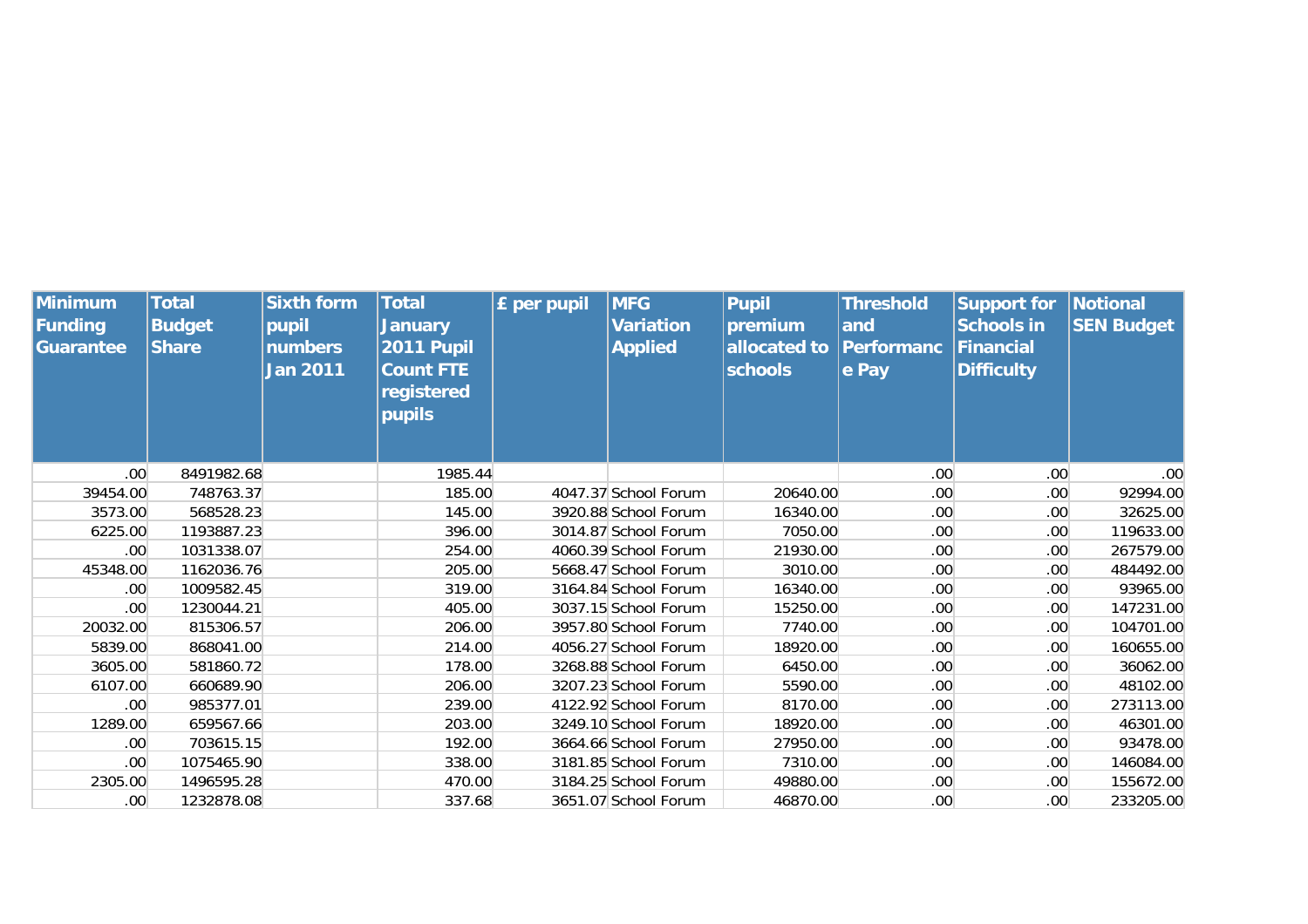| 11703.00         | 711105.05  | 229.00 | 3105.26 School Forum | 9460.00  | .00 <sub>1</sub> | .00.             | 41354.00  |
|------------------|------------|--------|----------------------|----------|------------------|------------------|-----------|
| 29870.00         | 667686.09  | 160.00 | 4173.04 School Forum | 26230.00 | .00 <sub>1</sub> | .00              | 71292.00  |
| 742.00           | 810128.84  | 257.00 | 3152.25 School Forum | 4300.00  | .00 <sub>1</sub> | .00              | 38403.00  |
| 11910.00         | 596056.08  | 183.00 | 3257.14 School Forum | 2750.00  | .00 <sub>1</sub> | .00.             | 36754.00  |
| .00 <sub>1</sub> | 368398.33  | 90.00  | 4093.31 School Forum | 3440.00  | .00 <sub>1</sub> | .00.             | 19046.00  |
| 12663.00         | 770892.96  | 224.00 | 3441.49 School Forum | 8170.00  | .00 <sub>1</sub> | .00              | 101303.00 |
| 2737.00          | 696291.55  | 241.00 | 2889.18 School Forum | 2580.00  | .00 <sub>1</sub> | .00              | 36426.00  |
| 26795.00         | 590434.30  | 178.00 | 3317.05 School Forum | 860.00   | .00 <sub>1</sub> | .00.             | 34532.00  |
| .00 <sub>1</sub> | 1154901.49 | 407.00 | 2837.60 School Forum | 9230.00  | .00 <sub>1</sub> | .00.             | 99059.00  |
| 13087.00         | 829713.50  | 269.00 | 3084.44 School Forum | 5590.00  | .00 <sub>1</sub> | .00.             | 99767.00  |
| 10877.00         | 704879.44  | 205.00 | 3438.44 School Forum | 4730.00  | .00 <sub>1</sub> | .00.             | 96784.00  |
| .00 <sub>1</sub> | 674290.14  | 222.00 | 3037.34 School Forum | 4070.00  | .00 <sub>1</sub> | .00 <sub>1</sub> | 43247.00  |
| 2949.00          | 380781.26  | 90.00  | 4230.90 School Forum | 6880.00  | .00 <sub>1</sub> | .00              | 24835.00  |
| 20023.00         | 839794.76  | 270.00 | 3110.35 School Forum | 15480.00 | .00 <sub>1</sub> | .00              | 79143.00  |
| 5732.00          | 876672.77  | 232.41 | 3772.05 School Forum | 22270.00 | .00 <sub>1</sub> | .00.             | 117894.00 |
| 10799.00         | 557689.36  | 155.00 | 3598.00 School Forum | 2320.00  | .00 <sub>1</sub> | .00              | 39541.00  |
| .00 <sub>1</sub> | 699439.35  | 213.00 | 3283.75 School Forum | 4730.00  | .00 <sub>1</sub> | .00              | 80448.00  |
| 19483.00         | 605891.47  | 170.00 | 3564.07 School Forum | 4300.00  | .00 <sub>1</sub> | .00              | 61306.00  |
| 6094.00          | 688274.94  | 196.00 | 3511.61 School Forum | 19350.00 | .00 <sub>1</sub> | .00              | 78659.00  |
| 11197.00         | 584261.32  | 179.00 | 3264.03 School Forum | 6020.00  | .00 <sub>1</sub> | .00              | 39913.00  |
| .00              | 636132.82  | 192.00 | 3313.19 School Forum | 6450.00  | .00 <sub>1</sub> | .00 <sub>1</sub> | 50709.00  |
| 9480.00          | 652027.70  | 208.00 | 3134.75 School Forum | 4730.00  | .00 <sub>1</sub> | .00.             | 39140.00  |
| 1673.00          | 681282.22  | 186.00 | 3662.81 School Forum | 20640.00 | .00 <sub>1</sub> | .00.             | 94397.00  |
| 21657.00         | 946387.35  | 306.00 | 3092.77 School Forum | 5560.00  | .00 <sub>1</sub> | .00.             | 96845.00  |
| 18232.00         | 1562037.06 | 344.00 | 4540.81 School Forum | 14330.00 | .00 <sub>1</sub> | .00.             | 550093.00 |
| 11632.00         | 661919.83  | 128.00 | 5171.25 School Forum | 15480.00 | .00 <sub>1</sub> | .00 <sub>1</sub> | 151729.00 |
| 37848.00         | 1221462.64 | 392.00 | 3115.98 School Forum | 19780.00 | .00 <sub>1</sub> | .00              | 93535.00  |
| .00 <sub>1</sub> | 1265091.78 | 403.00 | 3139.19 School Forum | 22130.00 | .00 <sub>1</sub> | .00              | 144224.00 |
| 22431.00         | 940887.26  | 300.00 | 3136.29 School Forum | 1290.00  | .00 <sub>1</sub> | .00 <sub>1</sub> | 93639.00  |
| .00 <sub>1</sub> | 629441.24  | 174.00 | 3617.48 School Forum | 8600.00  | .00 <sub>1</sub> | .00 <sub>1</sub> | 54174.00  |
| 17056.00         | 806806.64  | 248.00 | 3253.25 School Forum | 8600.00  | .00 <sub>1</sub> | .00              | 83006.00  |
| 3739.00          | 1212364.12 | 402.00 | 3015.83 School Forum | 9860.00  | .00 <sub>1</sub> | .00              | 156208.00 |
| 7145.00          | 805494.16  | 272.00 | 2961.38 School Forum | 6650.00  | .00 <sub>1</sub> | .00 <sub>1</sub> | 31787.00  |
| 1435.00          | 618985.18  | 189.00 | 3275.05 School Forum | 5160.00  | .00 <sub>1</sub> | .00 <sub>1</sub> | 33544.00  |
| 24821.00         | 929165.28  | 300.00 | 3097.22 School Forum | 12040.00 | .00 <sub>1</sub> | .00.             | 72589.00  |
| .00 <sub>1</sub> | 790579.46  | 264.00 | 2994.62 School Forum | 2150.00  | .00 <sub>1</sub> | .00 <sub>1</sub> | 65902.00  |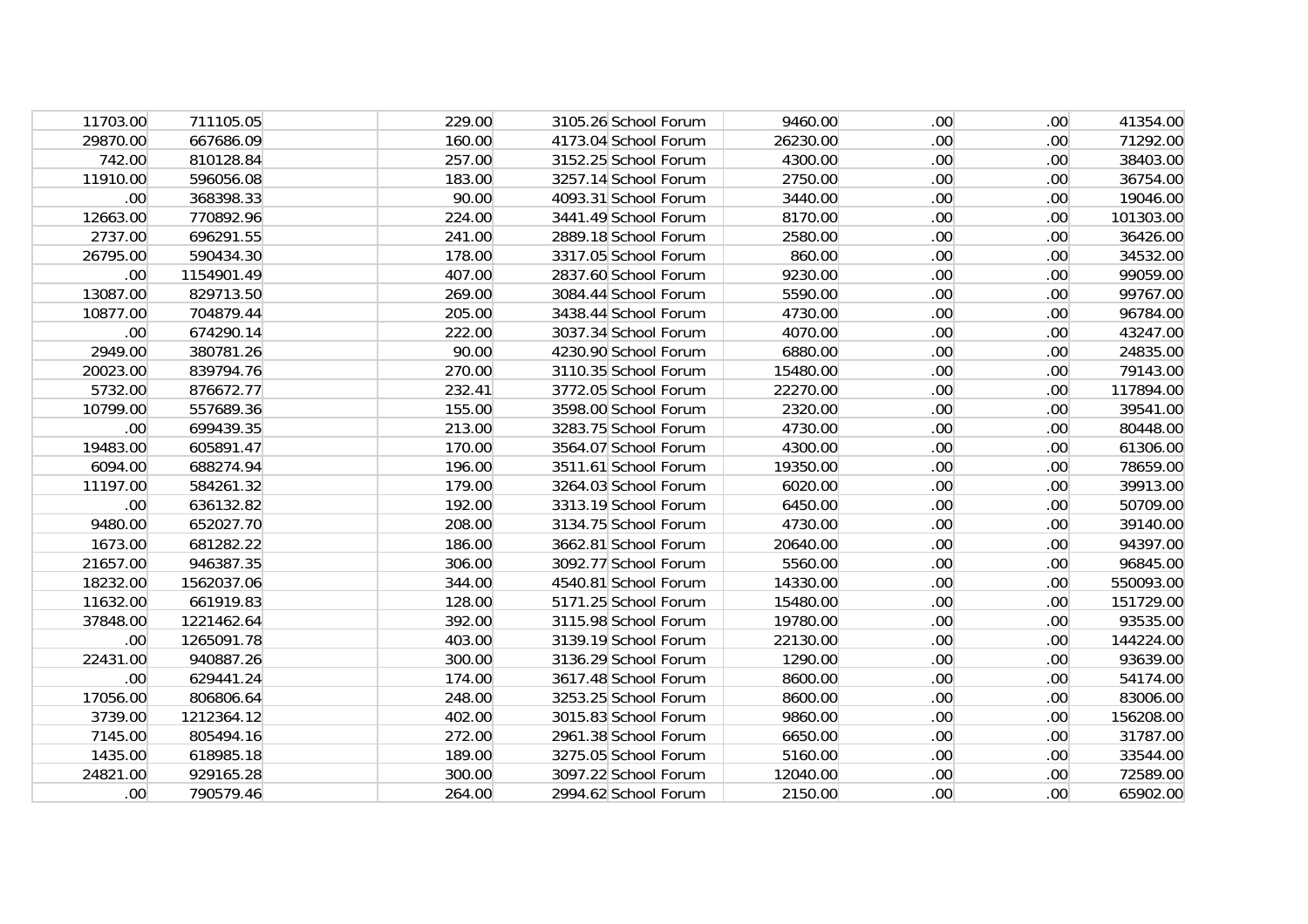| 7879.00          | 448802.08  | 99.00  | 4533.35 School Forum | 2980.00          | .00 <sub>1</sub> | .00.             | 25939.00  |
|------------------|------------|--------|----------------------|------------------|------------------|------------------|-----------|
| 7904.00          | 340287.69  | 81.00  | 4201.08 School Forum | 3010.00          | .00 <sub>1</sub> | .00              | 10486.00  |
| 13695.00         | 660378.83  | 190.00 | 3475.68 School Forum | 10520.00         | .00 <sub>1</sub> | .00              | 78725.00  |
| 4369.00          | 1320606.38 | 466.00 | 2833.92 School Forum | 16900.00         | .00 <sub>1</sub> | .00.             | 94886.00  |
| .00 <sub>1</sub> | 903759.55  | 294.00 | 3074.01 School Forum | 10320.00         | .00 <sub>1</sub> | .00.             | 70413.00  |
| 15978.00         | 719555.65  | 224.00 | 3212.30 School Forum | 6020.00          | .00 <sub>1</sub> | .00              | 53653.00  |
| 37296.00         | 978956.31  | 315.00 | 3107.80 School Forum | 20640.00         | .00 <sub>1</sub> | .00              | 68961.00  |
| 2683.00          | 607348.07  | 167.00 | 3636.81 School Forum | 2550.00          | .00 <sub>1</sub> | .00.             | 76819.00  |
| 7479.00          | 294526.88  | 48.00  | 6135.98 School Forum | .00 <sub>1</sub> | .00 <sub>1</sub> | .00.             | 39453.00  |
| 3569.00          | 649834.74  | 203.00 | 3201.16 School Forum | 3440.00          | .00 <sub>1</sub> | .00 <sub>1</sub> | 53312.00  |
| 12825.00         | 812979.51  | 254.00 | 3200.71 School Forum | 15810.00         | .00 <sub>1</sub> | .00.             | 81463.00  |
| 15331.00         | 299911.56  | 58.00  | 5170.89 School Forum | 1060.00          | .00 <sub>1</sub> | .00 <sub>1</sub> | 9153.00   |
| .00 <sub>1</sub> | 733923.22  | 203.00 | 3615.39 School Forum | 15050.00         | .00 <sub>1</sub> | .00              | 86844.00  |
| 8224.00          | 334967.20  | 72.00  | 4652.32 School Forum | 1690.00          | .00 <sub>1</sub> | .00              | 26451.00  |
| 27663.00         | 661801.66  | 202.00 | 3276.25 School Forum | 4730.00          | .00 <sub>1</sub> | .00.             | 44136.00  |
| 13541.00         | 578434.96  | 170.00 | 3402.56 School Forum | 9460.00          | .00 <sub>1</sub> | .00              | 21722.00  |
| 9220.00          | 460960.32  | 121.00 | 3809.59 School Forum | 2950.00          | .00 <sub>1</sub> | .00              | 41557.00  |
| 16779.00         | 682435.86  | 197.00 | 3464.14 School Forum | 7310.00          | .00 <sub>1</sub> | .00              | 56486.00  |
| 9947.00          | 310492.33  | 56.00  | 5544.51 School Forum | 3440.00          | .00 <sub>1</sub> | .00              | 25994.00  |
| 13919.00         | 250037.49  | 42.00  | 5953.27 School Forum | 3870.00          | .00 <sub>1</sub> | .00 <sub>1</sub> | 4480.00   |
| 3232.00          | 493626.65  | 139.00 | 3551.27 School Forum | 3010.00          | .00 <sub>1</sub> | .00 <sub>1</sub> | 36944.00  |
| 13763.00         | 601434.07  | 180.00 | 3341.30 School Forum | 7280.00          | .00 <sub>1</sub> | .00 <sub>1</sub> | 39811.00  |
| .00 <sub>1</sub> | 1697502.95 | 584.00 | 2906.68 School Forum | 16110.00         | .00 <sub>1</sub> | .00 <sub>1</sub> | 173634.00 |
| 508.00           | 922341.73  | 300.13 | 3073.14 School Forum | 11180.00         | .00 <sub>1</sub> | .00 <sub>1</sub> | 58090.00  |
| 47456.00         | 653340.00  | 201.00 | 3250.45 School Forum | 3440.00          | .00 <sub>1</sub> | .00              | 26597.00  |
| 14299.00         | 688406.33  | 200.00 | 3442.03 School Forum | 3870.00          | .00 <sub>1</sub> | .00              | 82603.00  |
| 9856.00          | 307643.94  | 55.00  | 5593.53 School Forum | 2150.00          | .00 <sub>1</sub> | .00              | 22687.00  |
| 5845.00          | 593509.56  | 179.00 | 3315.70 School Forum | 1060.00          | .00 <sub>1</sub> | .00              | 46078.00  |
| 6537.00          | 918908.12  | 312.00 | 2945.22 School Forum | 6880.00          | .00 <sub>1</sub> | .00 <sub>1</sub> | 84572.00  |
| 13293.00         | 667059.70  | 210.00 | 3176.47 School Forum | 10750.00         | .00 <sub>1</sub> | .00 <sub>1</sub> | 49579.00  |
| 22408.00         | 581004.30  | 153.00 | 3797.41 School Forum | 15050.00         | .00 <sub>1</sub> | .00              | 46881.00  |
| .00 <sub>1</sub> | 574417.50  | 124.00 | 4632.40 School Forum | 5160.00          | .00 <sub>1</sub> | .00              | 128620.00 |
| 5188.00          | 887852.31  | 303.00 | 2930.21 School Forum | 7390.00          | .00 <sub>1</sub> | .00 <sub>1</sub> | 72154.00  |
| 45279.00         | 684792.71  | 194.00 | 3529.86 School Forum | 9660.00          | .00 <sub>1</sub> | .00 <sub>1</sub> | 45125.00  |
| 52975.00         | 1128717.61 | 348.00 | 3243.44 School Forum | 17200.00         | .00 <sub>1</sub> | .00.             | 115150.00 |
| 13234.00         | 1200578.16 | 378.00 | 3176.13 School Forum | 36980.00         | .00 <sub>1</sub> | .00 <sub>1</sub> | 129792.00 |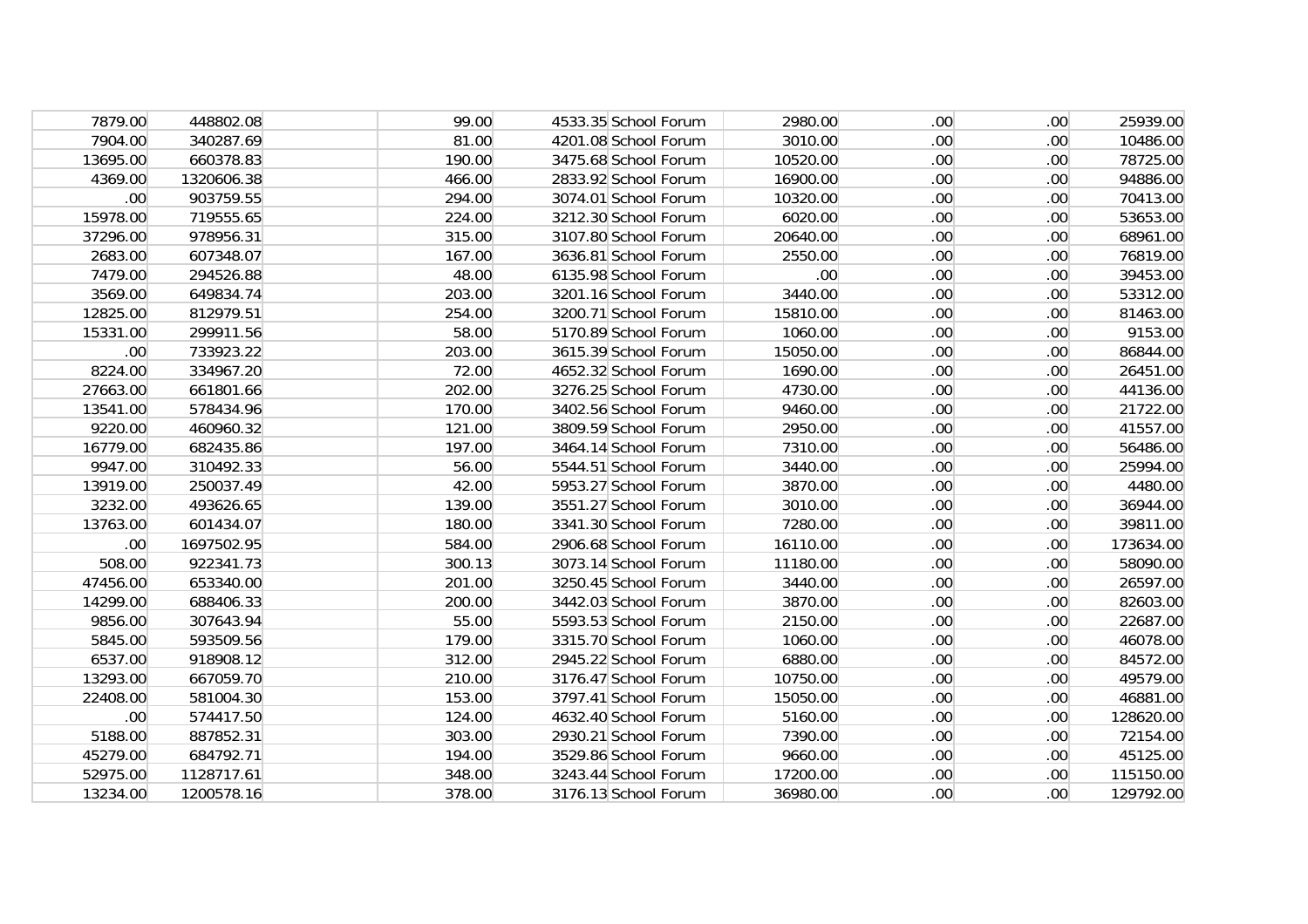| 2483.00          | 662084.64    |         | 192.00   | 3448.36 School Forum             | 7510.00    | .00              | .00  | 73156.00         |
|------------------|--------------|---------|----------|----------------------------------|------------|------------------|------|------------------|
| 4385.00          | 787791.89    |         | 221.00   | 3564.67 School Forum             | 29240.00   | .00              | .00  | 67376.00         |
| 996629.00        | 70292237.78  |         | 20706.22 |                                  | 960240.00  | .00              | .00  | 7856901.00       |
| .00              | 5191399.47   | 124.00  | 1033.00  | 5025.56 School Forum             | 29010.00   | .00              | .00  | 424575.00        |
| .00              | 4570100.47   | 147.00  | 911.00   | 5016.58 School Forum             | 53320.00   | .00              | .00  | 230768.00        |
| .00 <sub>1</sub> | 4877561.55   | 134.00  | 835.00   | 5841.39 School Forum             | 47730.00   | .00              | .00  | 696948.00        |
| 16535.00         | 4259513.96   | 129.00  | 857.00   | 4970.26 School Forum             | 30530.00   | .00              | .00  | 278656.00        |
| 35765.00         | 8302147.71   | 381.00  | 1745.00  | 4757.68 School Forum             | 32220.00   | .00              | .00  | 814396.00        |
| .00              | 5483948.88   | 188.00  | 1233.00  | 4447.65 School Forum             | 43000.00   | .00              | .00. | 283206.00        |
| .00              | 5254394.93   | 164.00  | 1052.00  | 4994.67 School Forum             | 34400.00   | .00              | .00. | 835701.00        |
| 40324.00         | 5593884.21   | 192.00  | 1211.00  | 4619.23 School Forum             | 29010.00   | .00              | .00  | 621720.00        |
| 12566.00         | 5963427.14   | 160.00  | 1347.00  | 4427.19 School Forum             | 36770.00   | .00              | .00  | 395432.00        |
| .00              | 6778930.32   | 235.00  | 1523.00  | 4451.04 School Forum             | 65960.00   | .00              | .00  | 420322.00        |
| 99823.00         | 4399402.56   | 115.00  | 944.00   | 4660.38 School Forum             | 36490.00   | .00              | .00  | 259669.00        |
| 53048.00         | 4092224.94   | 130.00  | 909.00   | 4501.90 School Forum             | 19350.00   | .00              | .00  | 197484.00        |
| 35717.00         | 5213363.28   | 199.00  | 1197.00  | 4355.36 School Forum             | 22990.00   | .00              | .00  | 308288.00        |
| 293778.00        | 69980299.44  | 2298.00 | 14797.00 |                                  | 480780.00  | .00              | .00  | 5767165.00       |
| .00 <sub>1</sub> | 1670609.96   | .00     | 131.83   | 12672.14 No Variation<br>Applied | 13530.00   | .00              | .00. | .00 <sub>1</sub> |
| .00.             | 2098458.00   | 13.00   | 132.25   | 15867.36 No Variation<br>Applied | 6450.00    | .00              | .00  | .00 <sub>1</sub> |
| .00.             | 1612703.57   | 20.00   | 103.75   | 15544.13 No Variation<br>Applied | 4300.00    | .00              | .00  | .00.             |
| .00              | 2033186.77   | .00     | 89.83    | 22632.88 School Forum            | 3010.00    | .00 <sub>1</sub> | .00  | .00 <sub>1</sub> |
| .00              | 7414958.30   | 33.00   | 457.67   |                                  | 27290.00   | .00              | .00  | .00 <sub>1</sub> |
| 1290407.00       | 156179478.20 | 2331.00 | 37946.32 |                                  | 1468310.00 | .00 <sub>1</sub> | .00. | 13624066.00      |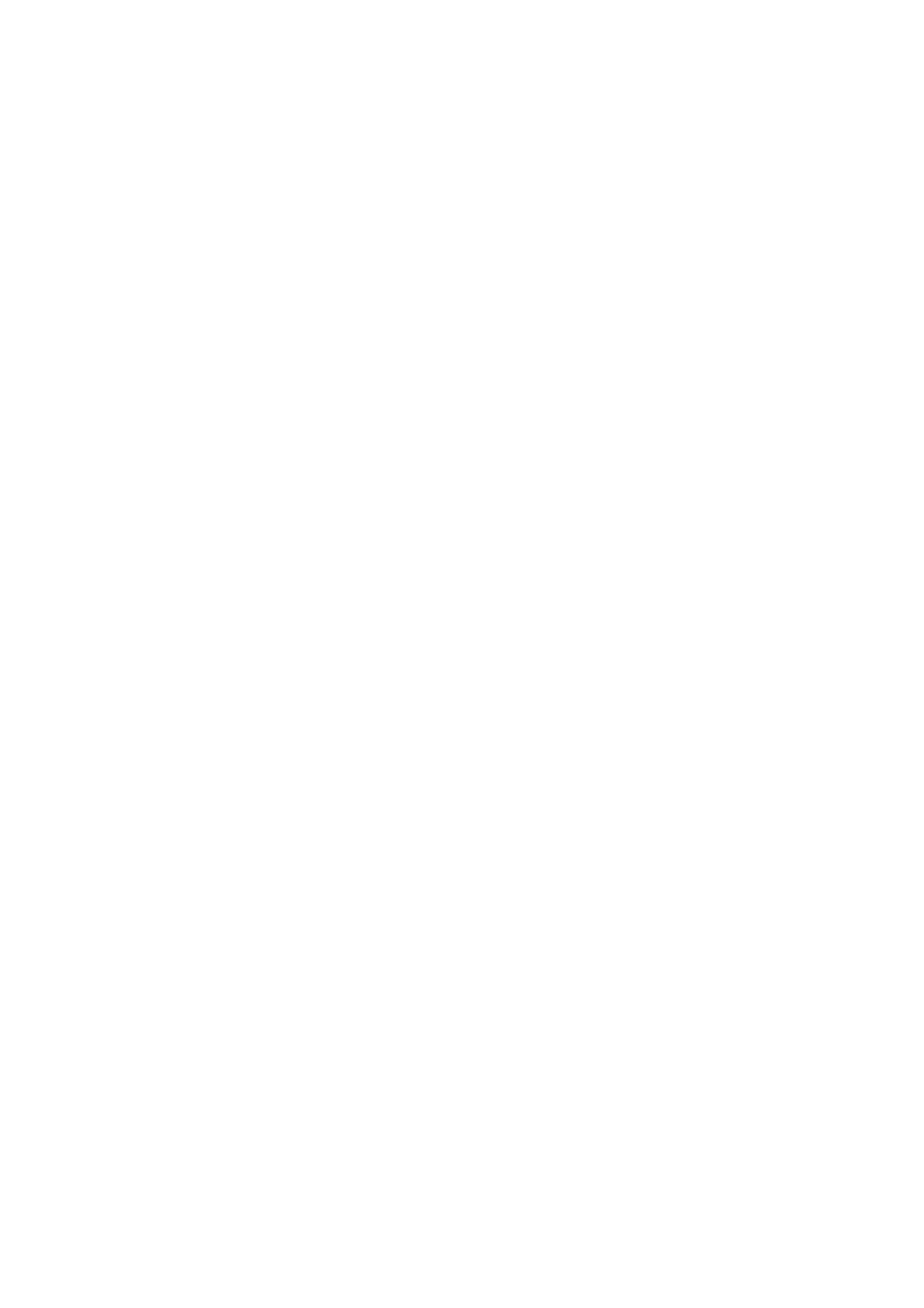| <b>School</b><br><b>Opening</b><br><b>Closing</b> | <b>Date Opening</b><br><b>Closing</b> |
|---------------------------------------------------|---------------------------------------|
|                                                   |                                       |
|                                                   |                                       |
|                                                   |                                       |
|                                                   |                                       |
|                                                   |                                       |
|                                                   |                                       |
|                                                   |                                       |
|                                                   |                                       |
|                                                   |                                       |
|                                                   |                                       |